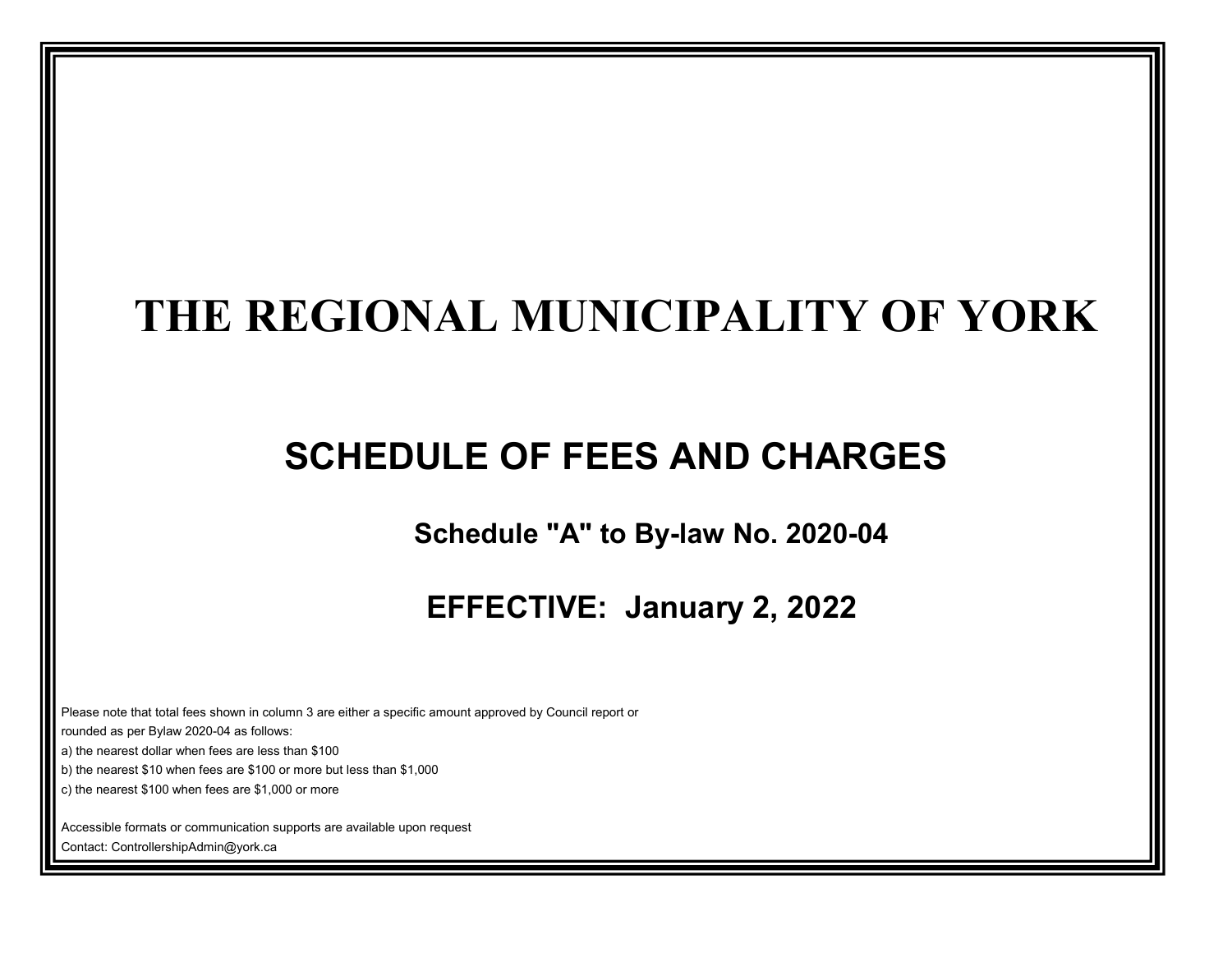| <b>DEPARTMENT:</b> Corporate Services |  |
|---------------------------------------|--|
|---------------------------------------|--|

## **BRANCH:** Office of the Regional Clerk

| <b>Column A</b><br><b>Description of Service</b>                                                                   | Column 1<br>Fee | Column <sub>2</sub><br><b>13% HST</b> | Column <sub>3</sub><br><b>Total Fee</b><br>(rounded per Council) |
|--------------------------------------------------------------------------------------------------------------------|-----------------|---------------------------------------|------------------------------------------------------------------|
| <b>ANNUAL SUBSCRIPTION RATES:</b>                                                                                  |                 |                                       |                                                                  |
| <b>Council</b>                                                                                                     |                 |                                       |                                                                  |
| (includes Notice of Meeting, Agenda Listings, Minutes of<br>Previous Meeting, Communications, Reports and By-laws) | \$504.42        | \$65.58                               | \$570.00                                                         |
| Agenda Listing only                                                                                                | \$194.69        | \$25.31                               | \$220.00                                                         |
| <b>Committees</b>                                                                                                  |                 |                                       |                                                                  |
| Committee of the Whole                                                                                             | \$451.33        | \$58.67                               | \$510.00                                                         |
| Agenda Listing only                                                                                                | \$132.74        | \$17.26                               | \$150.00                                                         |
| Housing York Inc. Board                                                                                            | \$380.53        | \$49.47                               | \$430.00                                                         |
| Agenda Listing only                                                                                                | \$123.89        | \$16.11                               | \$140.00                                                         |
| York Region Rapid Transit Corporation Board                                                                        | \$318.58        | \$41.42                               | \$360.00                                                         |
| Agenda Listing only                                                                                                | \$97.35         | \$12.65                               | \$110.00                                                         |
| <b>Audit Committee</b>                                                                                             | \$256.64        | \$33.36                               | \$290.00                                                         |
| Agenda Listing only                                                                                                | \$64.60         | \$8.40                                | \$73.00                                                          |
| <b>Ad Hoc Committees</b>                                                                                           |                 |                                       |                                                                  |
| <b>Accessibility Advisory Committee</b>                                                                            | \$442.48        | \$57.52                               | \$500.00                                                         |
| Agenda Listing only                                                                                                | \$123.89        | \$16.11                               | \$140.00                                                         |
|                                                                                                                    |                 |                                       |                                                                  |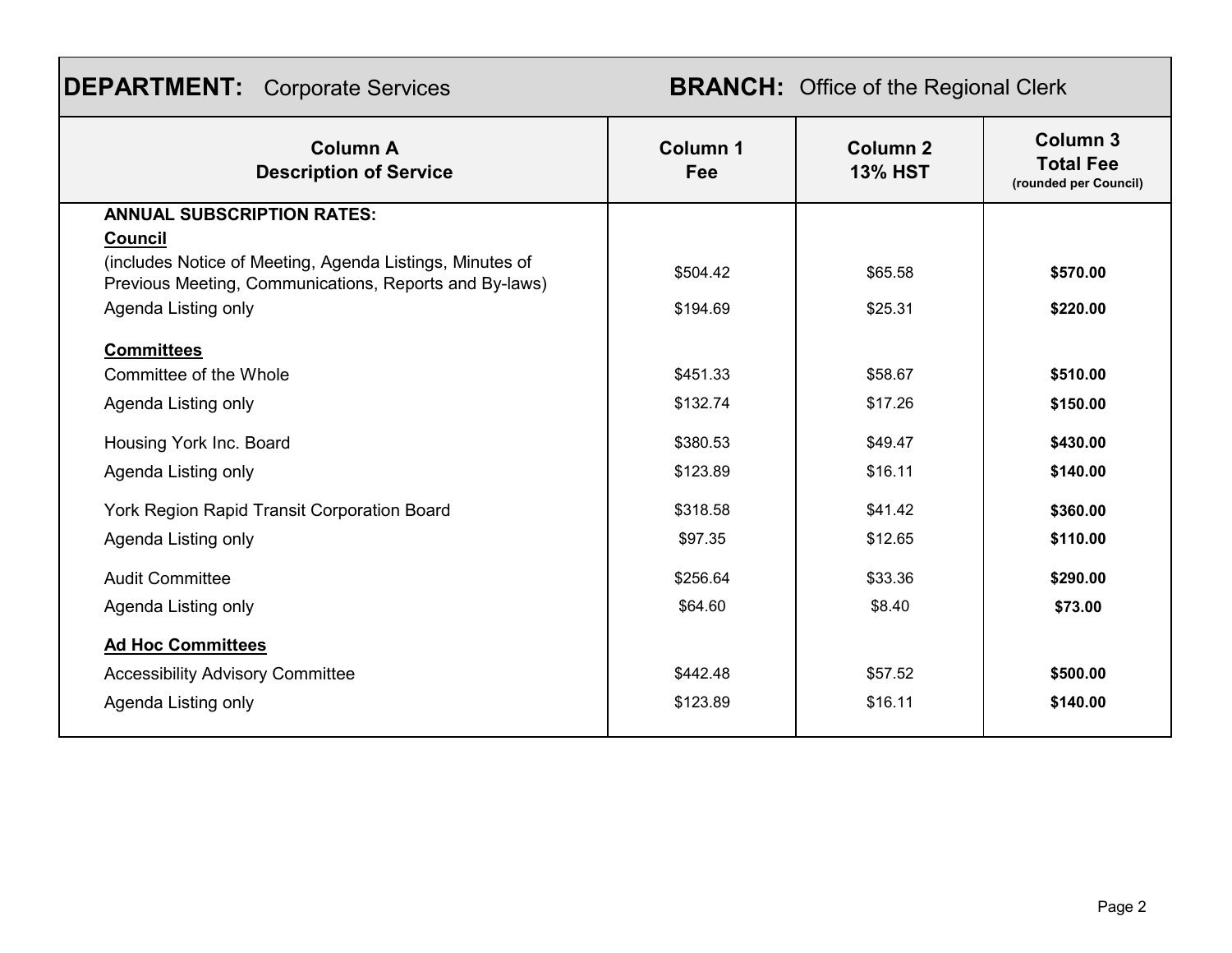## **DEPARTMENT:** Corporate Services

**BRANCH:** Office of the Regional Clerk

|    | <b>Column A</b><br><b>Description of Service</b>                                         | <b>Column 1</b><br>Fee                    | Column <sub>2</sub><br><b>13% HST</b> | <b>Column 3</b><br><b>Total Fee</b><br>(rounded per Council) |
|----|------------------------------------------------------------------------------------------|-------------------------------------------|---------------------------------------|--------------------------------------------------------------|
| 1. | Photocopies (per page)                                                                   | \$0.61                                    | \$0.08                                | \$0.69                                                       |
| 2. | Disk (information on disk) (per disk)                                                    | \$12.39                                   | \$1.61                                | \$14.00                                                      |
| 3. | <b>Certification of Minutes or Reports</b>                                               | \$18.58 plus                              | \$2.42                                | \$21.00 plus                                                 |
|    |                                                                                          | \$0.59 /page                              | \$0.07                                | \$0.66 /page                                                 |
| 4. | <b>Commissioning of Documents</b>                                                        | \$31.86                                   | \$4.14                                | \$36.00                                                      |
| 5. | <b>Consultants' Reports/Presentation Materials</b>                                       | Cost of reproduction plus<br>15% plus HST | 13%                                   | <b>Cost of reproduction</b><br>plus 15% plus HST             |
| 6. | <b>Research and Retrieval</b>                                                            | \$50.44 /hour                             | \$6.56                                | \$57.00 /hour                                                |
|    |                                                                                          | plus cost of off-site<br>retrieval        |                                       | plus cost of off-site<br>retrieval                           |
| 7. | Meeting Rooms (per use/day)                                                              |                                           |                                       |                                                              |
|    | • Seminar Room                                                                           | \$65.49                                   | \$8.51                                | \$74.00                                                      |
|    | • Committee Room "A"                                                                     | \$50.44                                   | \$6.56                                | \$57.00                                                      |
|    | • Committee Room "B"                                                                     | \$38.05                                   | \$4.95                                | \$43.00                                                      |
|    | • Lobby (Great Hall)                                                                     | \$84.07                                   | \$10.93                               | \$95.00                                                      |
|    | • Chambers                                                                               | *See Note                                 |                                       | *See Note                                                    |
| 8. | Request for investigation of a closed meeting of Regional Council or its<br>Committees § | \$110.62                                  | \$14.38                               | \$125.00                                                     |

\* Rates available on request. Charges for non-profit entities may be waived at the request of a member of Regional Council or a member of the council of an area municipality.

§ Not indexed with CPI annually as the item is prescribed as a fixed fee in a report.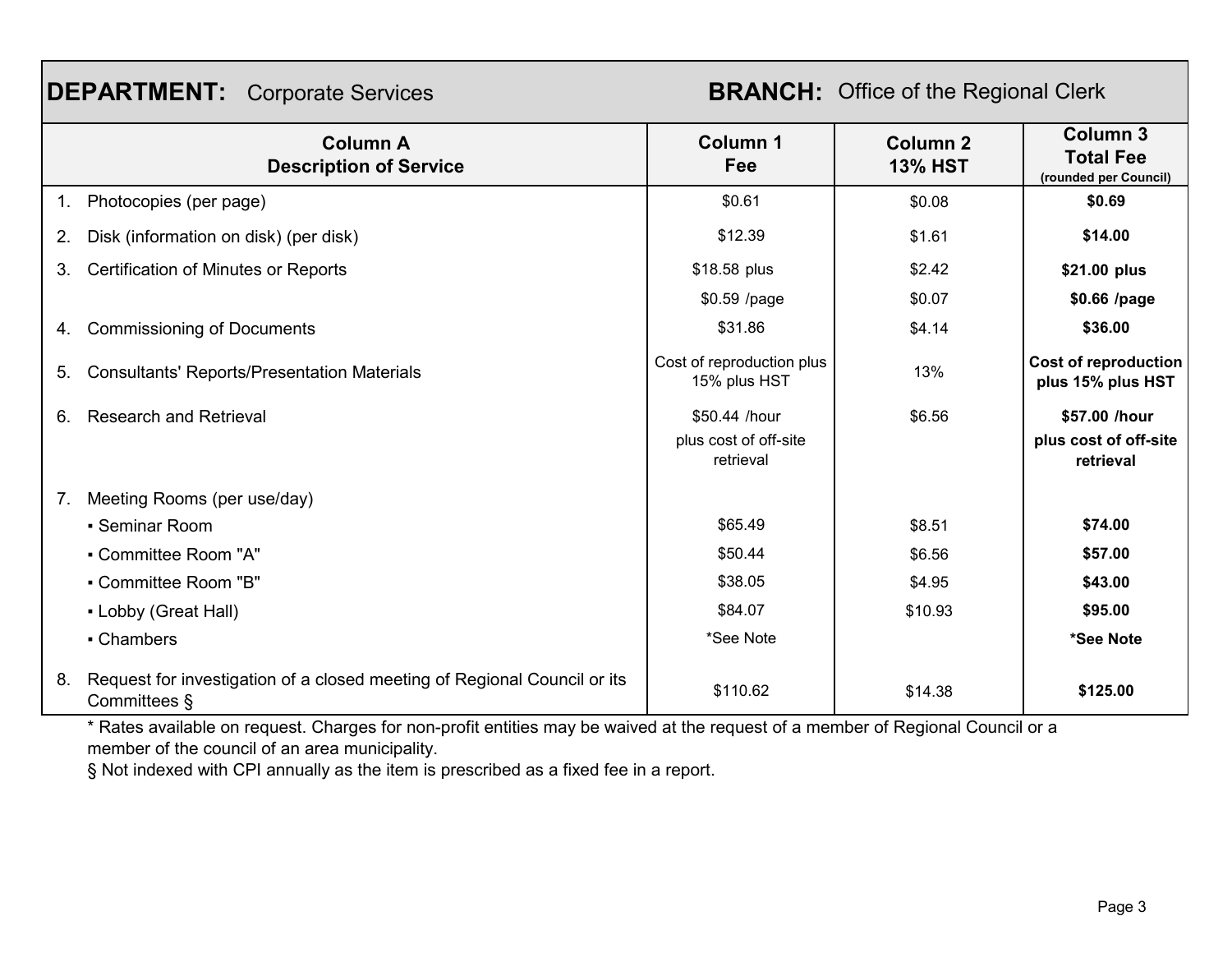| <b>DEPARTMENT:</b> Corporate Services            | <b>BRANCH:</b> Data, Analytics and Visualization |                                                          |                                                       |
|--------------------------------------------------|--------------------------------------------------|----------------------------------------------------------|-------------------------------------------------------|
| <b>Column A</b><br><b>Description of Service</b> | Column 1<br>Fee                                  | Column 2<br><b>13% HST</b>                               | Column 3<br><b>Total Fee</b><br>(rounded per Council) |
| <b>MAPS:</b>                                     |                                                  |                                                          |                                                       |
| <b>York Region Street Atlas</b>                  |                                                  | Available digitally at no cost. Download at York.ca/maps |                                                       |
| York Region Base Map                             |                                                  | Available digitally at no cost. Download at York.ca/maps |                                                       |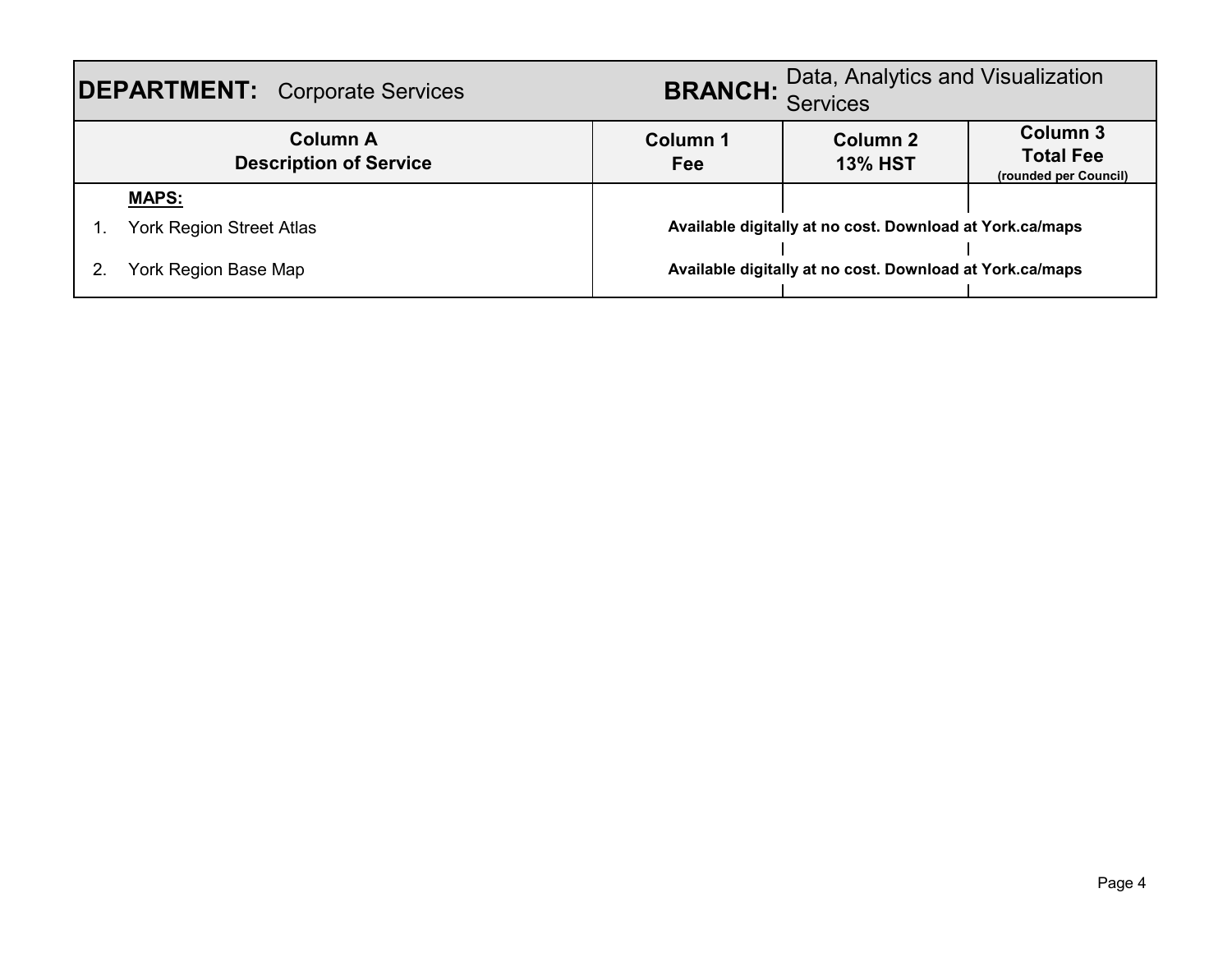| <b>DEPARTMENT:</b> Corporate Services                                             | <b>BRANCH:</b>                | <b>Community Planning &amp;</b><br><b>Development Services</b> |                                                              |
|-----------------------------------------------------------------------------------|-------------------------------|----------------------------------------------------------------|--------------------------------------------------------------|
| <b>Column A</b><br><b>Description of Service</b>                                  | Column 1<br>Fee               | <b>Column 2</b><br><b>13% HST</b>                              | <b>Column 3</b><br><b>Total Fee</b><br>(rounded per Council) |
| <b>APPLICATION PROCESSING FEES:</b><br>1. Regional Official Plan Amendment (ROPA) | \$23,861.63                   | $***$                                                          | \$23,900.00                                                  |
| 2. ROPA Notice of Receipt of Application                                          | \$10,379.81<br>or actual cost | $***$                                                          | \$10,400.00<br>or actual cost                                |
| 3. ROPA Notice of Public Meeting                                                  | \$10,379.81<br>or actual cost | $***$                                                          | \$10,400.00<br>or actual cost                                |
| 4. Major Area Official Plan Amendment                                             | \$23,861.63                   | $***$                                                          | \$23,900.00                                                  |
| 5. Local Official Plan Amendment requiring a report to Council *                  |                               |                                                                |                                                              |
| • Base Fee <sup>†</sup>                                                           | \$5,565.59 plus               | $***$                                                          | \$5,600.00 plus                                              |
| • Decision Fee                                                                    | \$7,158.49                    | $***$                                                          | \$7,200.00                                                   |
| 6. Local Official Plan Amendment not requiring a report to Council*               |                               |                                                                |                                                              |
| • Base Fee <sup>T</sup>                                                           | \$5,565.59 plus               | $***$                                                          | \$5,600.00 plus                                              |
| • Decision Fee                                                                    | \$2,863.39                    | $***$                                                          | \$2,900.00                                                   |
| 7. Official Plan Amendment Exemption (Base Fee) *                                 | \$5,565.59                    | $***$                                                          | \$5,600.00                                                   |
| 8. Revision to Official Plan Amendment requiring recirculation                    | \$3,339.35                    | $***$                                                          | \$3,300.00                                                   |
| 9. Block Plan / Tertiary Plan                                                     | \$5,565.59                    | $***$                                                          | \$5,600.00                                                   |
| 10. Minister's Zoning Order / Parkway Belt West                                   | \$3,339.35                    | $***$                                                          | \$3,300.00                                                   |
| 11. Zoning Bylaw Amendment not received with any other planning application       | \$3,339.35                    | $***$                                                          | \$3,300.00                                                   |

\* To include agreements where development charges are not collected immediately upon entering into a Regional DC Agreement, phased billing occurs and when development charge rates are set by specific planning approvals.

\*\* HST Exempt

ɫ Minimum Charge must be paid at time of submission and is considered a one-time charge that is non-refundable.

Fees owing above the minimum charge are due prior to final approval being issued by the Regional Municipality of York.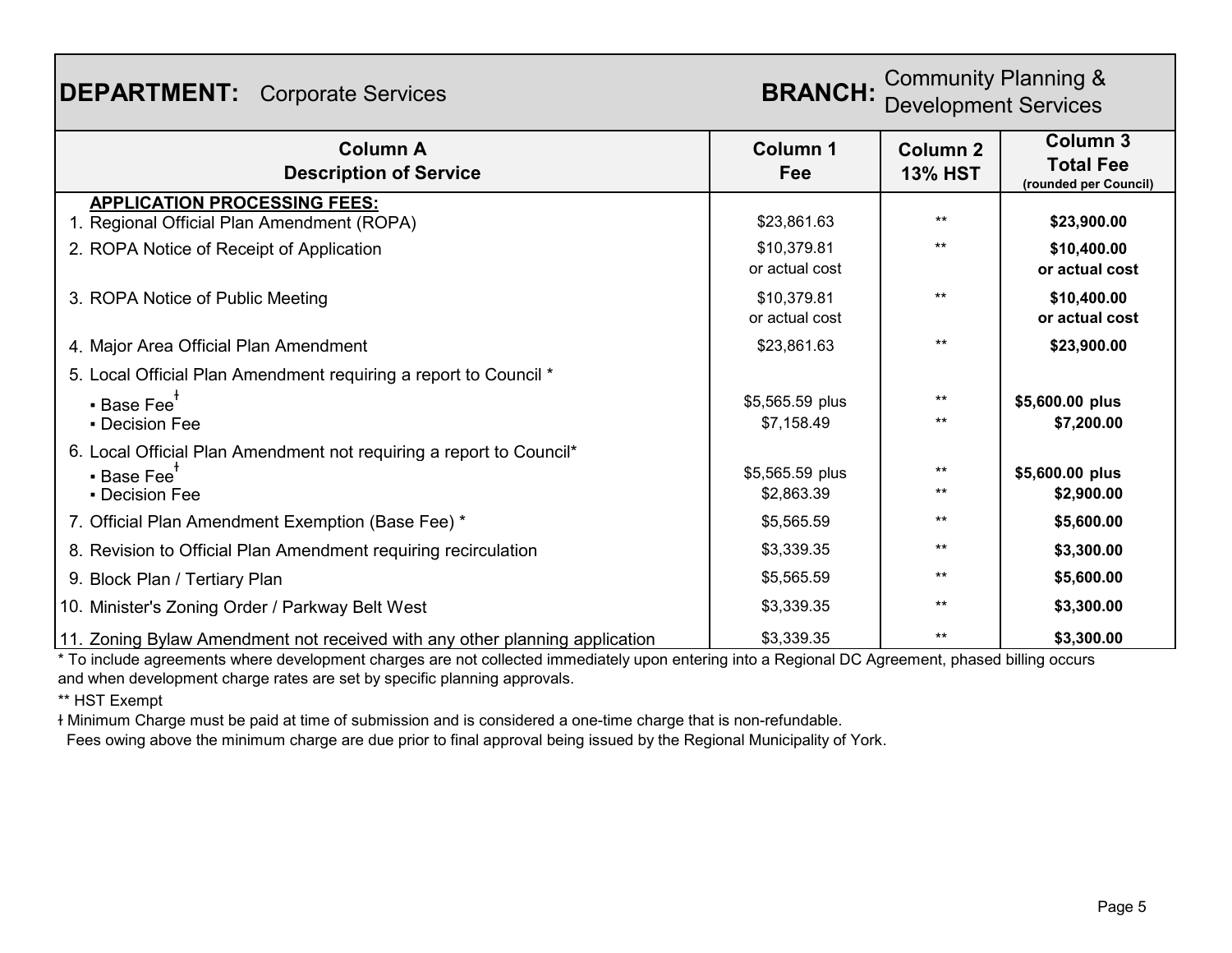| <b>DEPARTMENT:</b> Corporate Services                                                                                                                    | <b>Community Planning &amp;</b><br><b>BRANCH:</b><br><b>Development Services</b>                                                  |                                   |                                                                                                                                |
|----------------------------------------------------------------------------------------------------------------------------------------------------------|-----------------------------------------------------------------------------------------------------------------------------------|-----------------------------------|--------------------------------------------------------------------------------------------------------------------------------|
| <b>Column A</b><br><b>Description of Service</b>                                                                                                         | <b>Column 1</b><br>Fee                                                                                                            | <b>Column 2</b><br><b>13% HST</b> | <b>Column 3</b><br><b>Total Fee</b><br>(rounded per Council)                                                                   |
| 12. Draft Plan of Subdivision / Vacant Land Condominium                                                                                                  | \$7,235.26                                                                                                                        | $***$                             | \$7,200.00                                                                                                                     |
| 13. Draft Plan of Condominium                                                                                                                            | \$2,560.17                                                                                                                        | $***$                             | \$2,600.00                                                                                                                     |
| 14. Revision (requires circulation)                                                                                                                      | \$2,744.08                                                                                                                        | $***$                             | \$2,700.00                                                                                                                     |
| 15. Minor Revision (does not require circulation)                                                                                                        | \$1,551.00                                                                                                                        | $***$                             | \$1,600.00                                                                                                                     |
| 16. Subdivision Clearance (any phase)                                                                                                                    | \$5,565.59                                                                                                                        | $***$                             | \$5,600.00                                                                                                                     |
| 17. Condominium Clearance (any phase)                                                                                                                    | \$2,226.23                                                                                                                        | $***$                             | \$2,200.00                                                                                                                     |
| 18. To prepare a record in the event of a referral or appeal of an<br>application to the Ontario Land Tribunal                                           | \$584.61                                                                                                                          | $***$                             | \$580.00                                                                                                                       |
| 19. Site Plan ł<br>Regular development, slab on grade, involves not more than 2<br>reports/studies.<br>(Includes issuance of construction access permit) | minimum charge of<br>\$3,578.51 or 7% of<br>estimated cost of works<br>within the Regional right-of-<br>way, whichever is greater |                                   | minimum charge of \$3,600.00<br>or 7% of estimated cost of<br>works within the Regional right-<br>of-way, whichever is greater |
| 20. Major Site Plan ł<br>Complex development, involves review of more than 2 reports/studies.<br>(Includes issuance of construction access permit)       | minimum charge of<br>\$9,902.57 or 7% of<br>estimated cost of works<br>within the Regional right-of-<br>way, whichever is greater | $***$                             | minimum charge of \$9,900.00<br>or 7% of estimated cost of<br>works within the Regional right-<br>of-way, whichever is greater |
| 21. Review and approval of Environmental Site Assessment Report                                                                                          | \$1,789.63                                                                                                                        | $***$                             | \$1,800.00                                                                                                                     |

ɫ Minimum Charge must be paid at time of submission and is considered a one-time charge that is non-refundable. Fees owing above the minimum charge are due prior to final approval being issued by the Regional Municipality of York.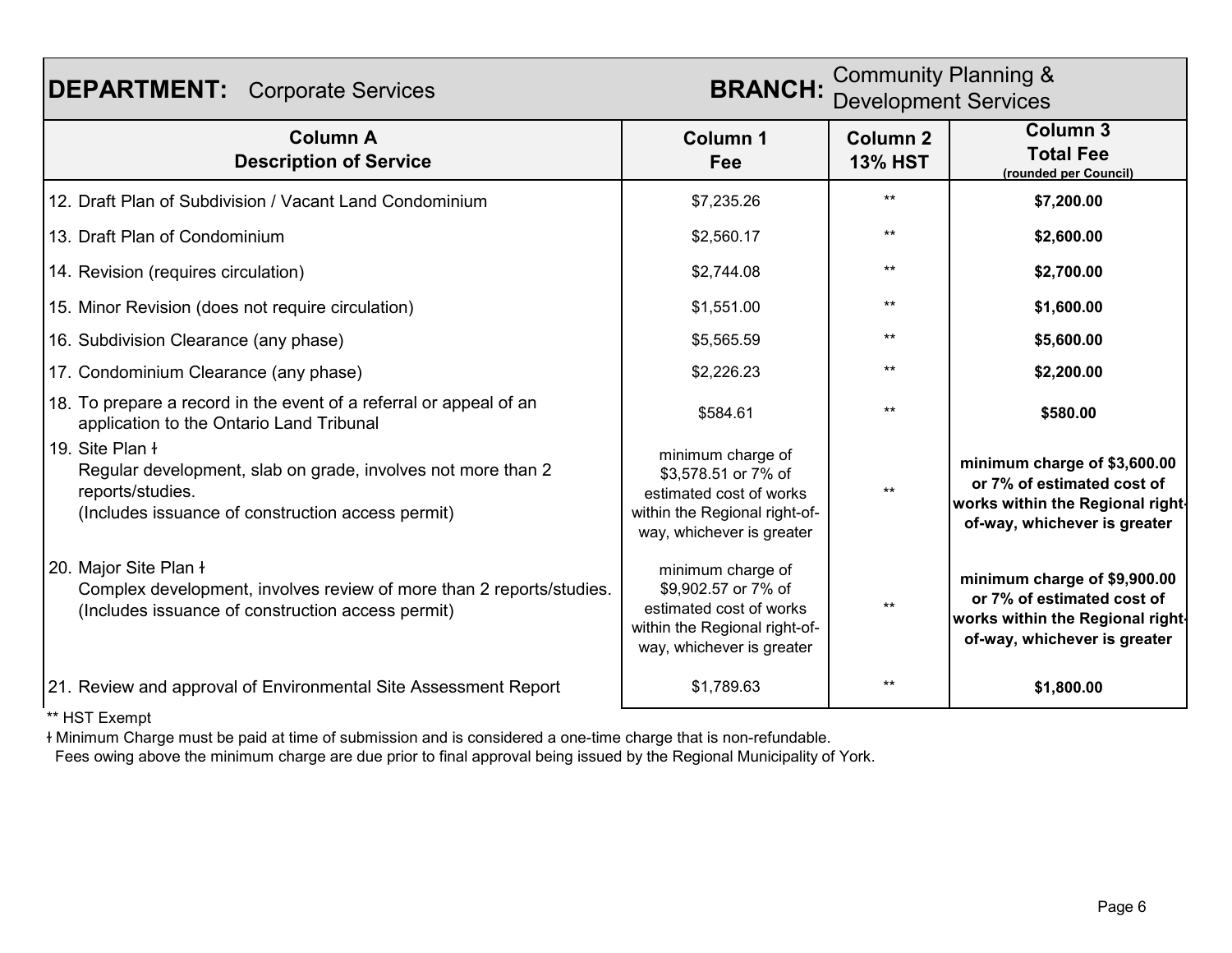| <b>DEPARTMENT:</b> Corporate Services                                                                                                                                                                                                                 | <b>BRANCH:</b>                                                                                                                        | <b>Community Planning &amp; Development</b><br><b>Services</b> |                                                                                                                                      |
|-------------------------------------------------------------------------------------------------------------------------------------------------------------------------------------------------------------------------------------------------------|---------------------------------------------------------------------------------------------------------------------------------------|----------------------------------------------------------------|--------------------------------------------------------------------------------------------------------------------------------------|
| <b>Column A</b><br><b>Description of Service</b>                                                                                                                                                                                                      | Column 1<br>Fee                                                                                                                       | Column <sub>2</sub><br><b>13% HST</b>                          | Column <sub>3</sub><br><b>Total Fee</b><br>(rounded per Council)                                                                     |
| 22. Encroachment Permit                                                                                                                                                                                                                               | \$1,992.45                                                                                                                            | $**$                                                           | \$2,000.00                                                                                                                           |
| 23. Engineering Review +<br>(Review / comment on engineering drawing and report submissions for<br>works on Regional Roads, for Draft Approval Plan of Subdivision /<br>Vacant Land Condominium)<br>(Includes issuance of construction access permit) | minimum charge of<br>\$10,141.19 or 7% of<br>estimated cost of works<br>within the Regional right-<br>of-way, whichever is<br>greater | $***$                                                          | minimum charge of<br>\$10,100.00 or 7% of<br>estimated cost of works<br>within the Regional<br>right-of-way, whichever<br>is greater |
| 24. Engineering Resubmission related to a development application<br>(After the 3rd submission due to revisions by the owner or the owner's<br>failure to revise drawings / plans / reports / studies as requested by the<br>Region)                  | \$4,175.79                                                                                                                            | $***$                                                          | \$4,200.00                                                                                                                           |
| 25. Consent to Sever                                                                                                                                                                                                                                  | \$1,113.12 for first lot<br>\$178.09 for each<br>additional lot                                                                       | $***$                                                          | \$1,100.00 for first lot<br>\$180 for each additional<br>lot                                                                         |
| <b>ENVIRONMENTAL COMPLIANCE APPROVALS (ECA):</b><br>26. Oil Grit Separator and/or Low Impact Development measures and/or<br><b>Underground Storage</b>                                                                                                | \$5,246.10                                                                                                                            | $***$                                                          | \$5,200.00                                                                                                                           |
| 27. Each Stormwater Management Pond                                                                                                                                                                                                                   | \$7,344.54                                                                                                                            | $***$                                                          | \$7,300.00                                                                                                                           |
| 28. Sewers (storm and/or sanitary)                                                                                                                                                                                                                    | \$5,246.10                                                                                                                            | $***$                                                          | \$5,200.00                                                                                                                           |
| 29. Each Pumping Station (storm and/or sanitary)                                                                                                                                                                                                      | \$7,344.54                                                                                                                            | $***$                                                          | \$7,300.00                                                                                                                           |

ɫ Minimum Charge must be paid at time of submission and is considered a one-time charge that is non-refundable.

Fees owing above the minimum charge are due prior to final approval being issued by the Regional Municipality of York.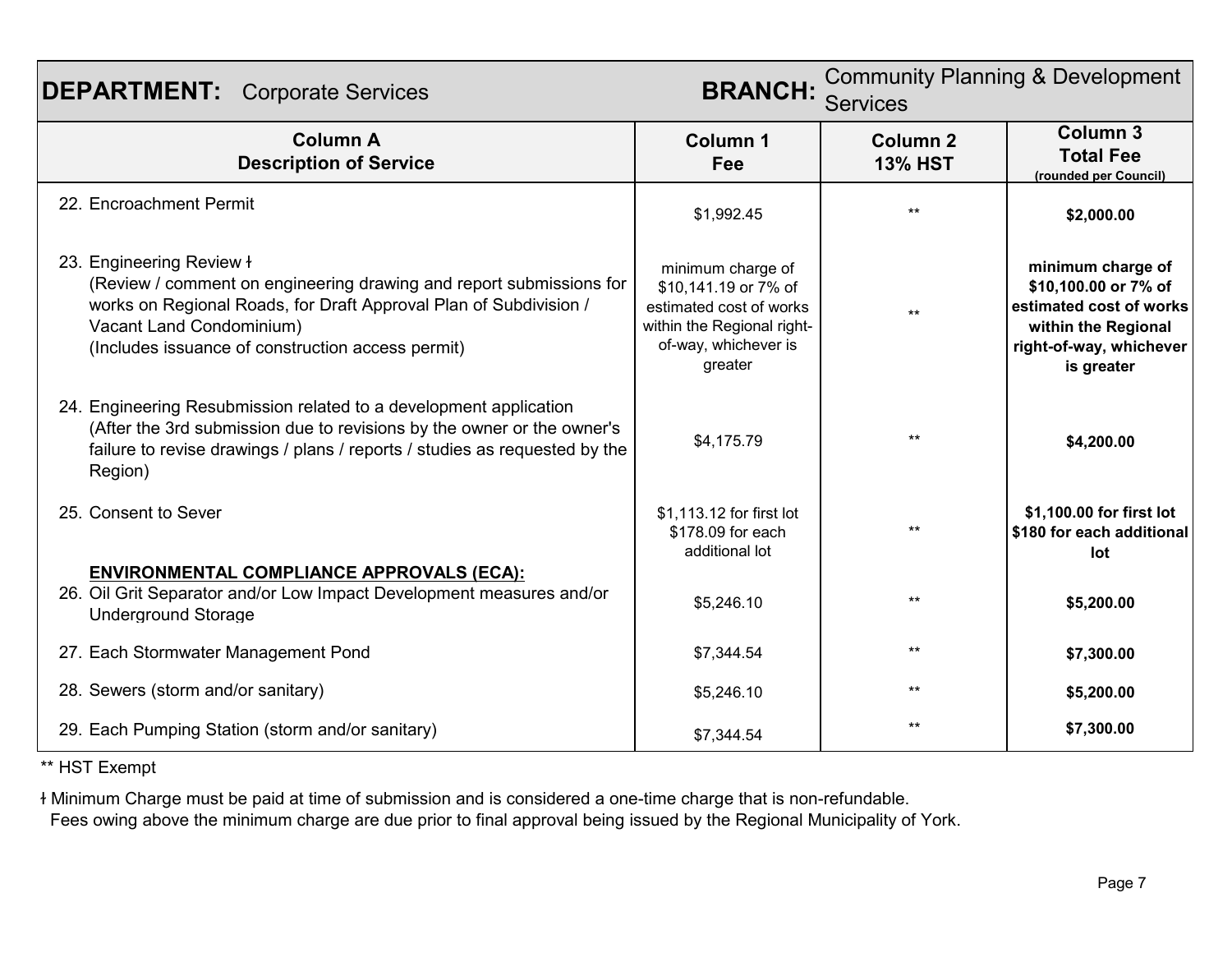| <b>BRANCH:</b><br><b>DEPARTMENT:</b> Corporate Services<br><b>Services</b> |                                                                                                                                                                                                                                                 |                                                                                                   | <b>Community Planning &amp; Development</b> |                                                                                                   |
|----------------------------------------------------------------------------|-------------------------------------------------------------------------------------------------------------------------------------------------------------------------------------------------------------------------------------------------|---------------------------------------------------------------------------------------------------|---------------------------------------------|---------------------------------------------------------------------------------------------------|
|                                                                            | <b>Column A</b><br><b>Description of Service</b>                                                                                                                                                                                                | <b>Column 1</b><br>Fee                                                                            | <b>Column 2</b><br><b>13% HST</b>           | <b>Column 3</b><br><b>Total Fee</b><br>(rounded per Council)                                      |
|                                                                            | <b>INSPECTION FEES:</b>                                                                                                                                                                                                                         |                                                                                                   |                                             |                                                                                                   |
|                                                                            | 30. Security Reduction works inspection fee (for third and subsequent<br>security reduction work site inspection request)                                                                                                                       | \$2,226.23 per inspection                                                                         | $**$                                        | \$2,200.00 per inspection                                                                         |
|                                                                            | 31. Security release works inspection fee (for third and subsequent<br>security release works site inspection request)                                                                                                                          | \$2,226.23 per inspection                                                                         | $***$                                       | \$2,200.00 per inspection                                                                         |
|                                                                            | 32. Construction Safety Inspection and Administrative Fee for damage<br>caused to Regional property and for public safety concerns                                                                                                              | \$2,226.23 per inspection                                                                         | $***$                                       | \$2,200.00 per inspection                                                                         |
|                                                                            | 33. Rectify any deficiencies, make any remedies or carry out the cleanup<br>of roads within 24 hours or immediately if deemed a public safety<br>concern by the Region (each occurrence)                                                        | \$2,226.23 or twice the actual<br>cost to the Region to perform<br>the work, whichever is greater | $***$                                       | \$2,200.00 or twice the actual cost<br>to the Region to perform the work,<br>whichever is greater |
|                                                                            | <b>OTHER FEES:</b>                                                                                                                                                                                                                              |                                                                                                   |                                             |                                                                                                   |
|                                                                            | 34. Information Request and/or Review for miscellaneous submissions not<br>identified under a fee category as determined by the Chief Planner                                                                                                   | \$209.84 per hour                                                                                 | $**$                                        | \$210.00 per hour                                                                                 |
|                                                                            | 35. Review and approval of large scale major studies (e.g. Master<br>Environmental Servicing Plan, Master Transportation Study, etc.<br>submitted in advance of a Secondary Plan, Major Official Plan<br>Amendment or complex large scale site) | \$11,131.17                                                                                       | $+ +$                                       | \$11,100.00                                                                                       |
|                                                                            | 36. Update or amendment to existing study                                                                                                                                                                                                       | \$4,118.53                                                                                        | $***$                                       | \$4,100.00                                                                                        |
|                                                                            | 37. Peer Review                                                                                                                                                                                                                                 | <b>Actual Cost</b>                                                                                |                                             | <b>Actual Cost</b>                                                                                |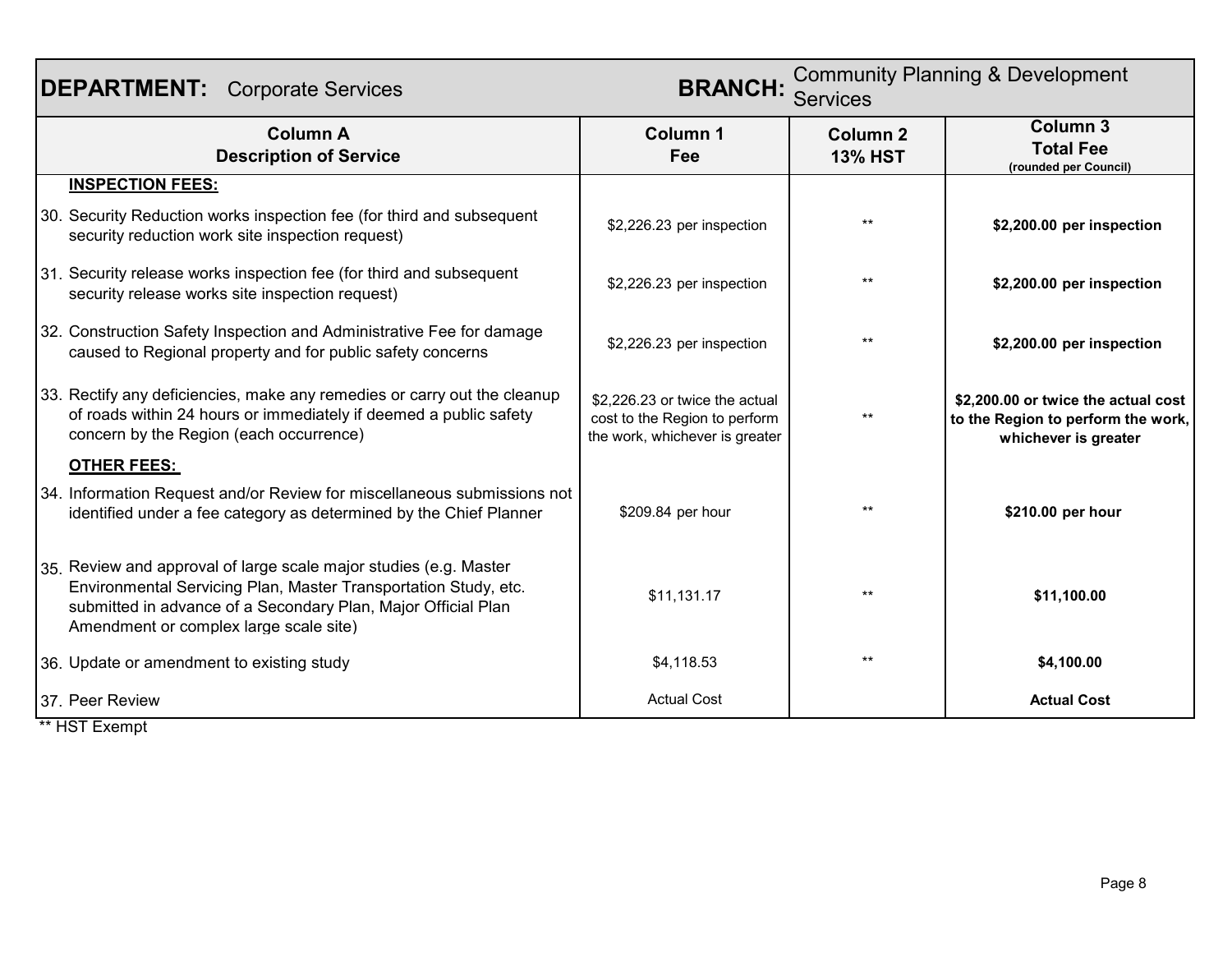| <b>DEPARTMENT:</b> Corporate Services                         |                 | <b>BRANCH: Long Range Planning</b> |                                                       |
|---------------------------------------------------------------|-----------------|------------------------------------|-------------------------------------------------------|
| <b>Column A</b><br><b>Description of Service</b>              | Column 1<br>Fee | <b>Column 2</b><br><b>13% HST</b>  | Column 3<br><b>Total Fee</b><br>(rounded per Council) |
| <b>PUBLICATIONS:</b><br>1. Official Plan-Office Consolidation | \$69.03         | \$8.97                             | \$78.00                                               |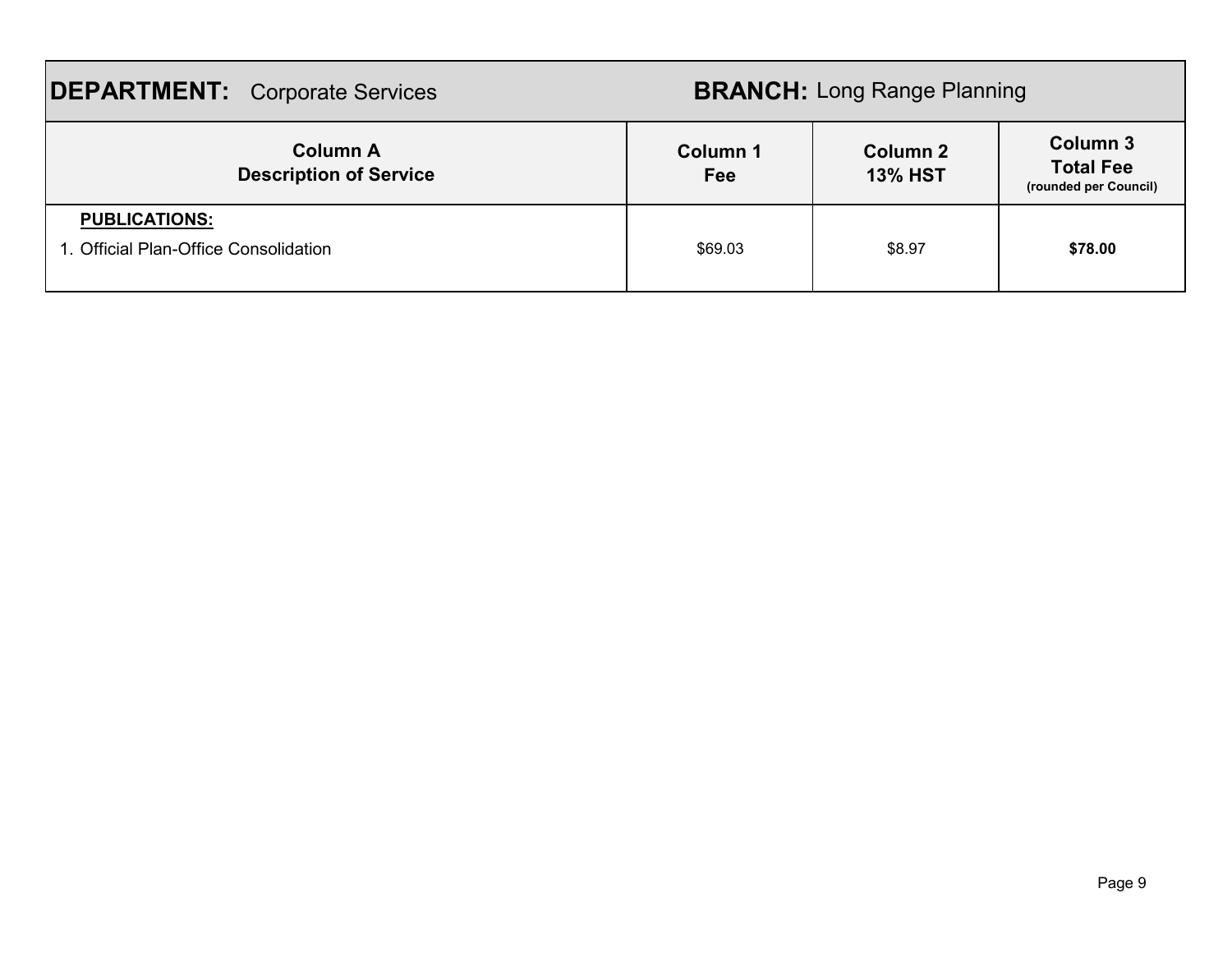## **DEPARTMENT:** Legal and Court Services

| <b>Column A</b><br><b>Description of Service</b> | <b>Column 1</b><br>Fee | <b>Column 2</b><br><b>13% HST</b> | <b>Column 3</b><br><b>Total Fee</b><br>(rounded per Council) |
|--------------------------------------------------|------------------------|-----------------------------------|--------------------------------------------------------------|
| 1. Compliance Letter                             | \$123.92               | $***$                             | \$120.00                                                     |
| 2. Development Charge Agreement *                | \$1,462.24             | $***$                             | \$1,500.00                                                   |
| 3. Site Plan Agreement *#                        | \$2,130.72             | $**$                              | \$2,100.00                                                   |
| 4. Amendment to Site Plan Agreement *            | \$867.44               | $***$                             | \$870.00                                                     |
| 5. Release of No-Pre-Sale Agreement *            | \$123.89               | \$16.11                           | \$140.00                                                     |
| 6. Sale of Surplus Lands Administration Fee      | \$1,770.99             | $***$                             | \$1,800.00                                                   |
| 7. Court Services                                |                        |                                   |                                                              |
| • Fine Default Fee                               | \$22.16                | $**$                              | \$22.00                                                      |

\* plus \$78.79 Registry Office registration fee, if required

\*\* HST Exempt

‡ Fee is payable when initial site plan application is submitted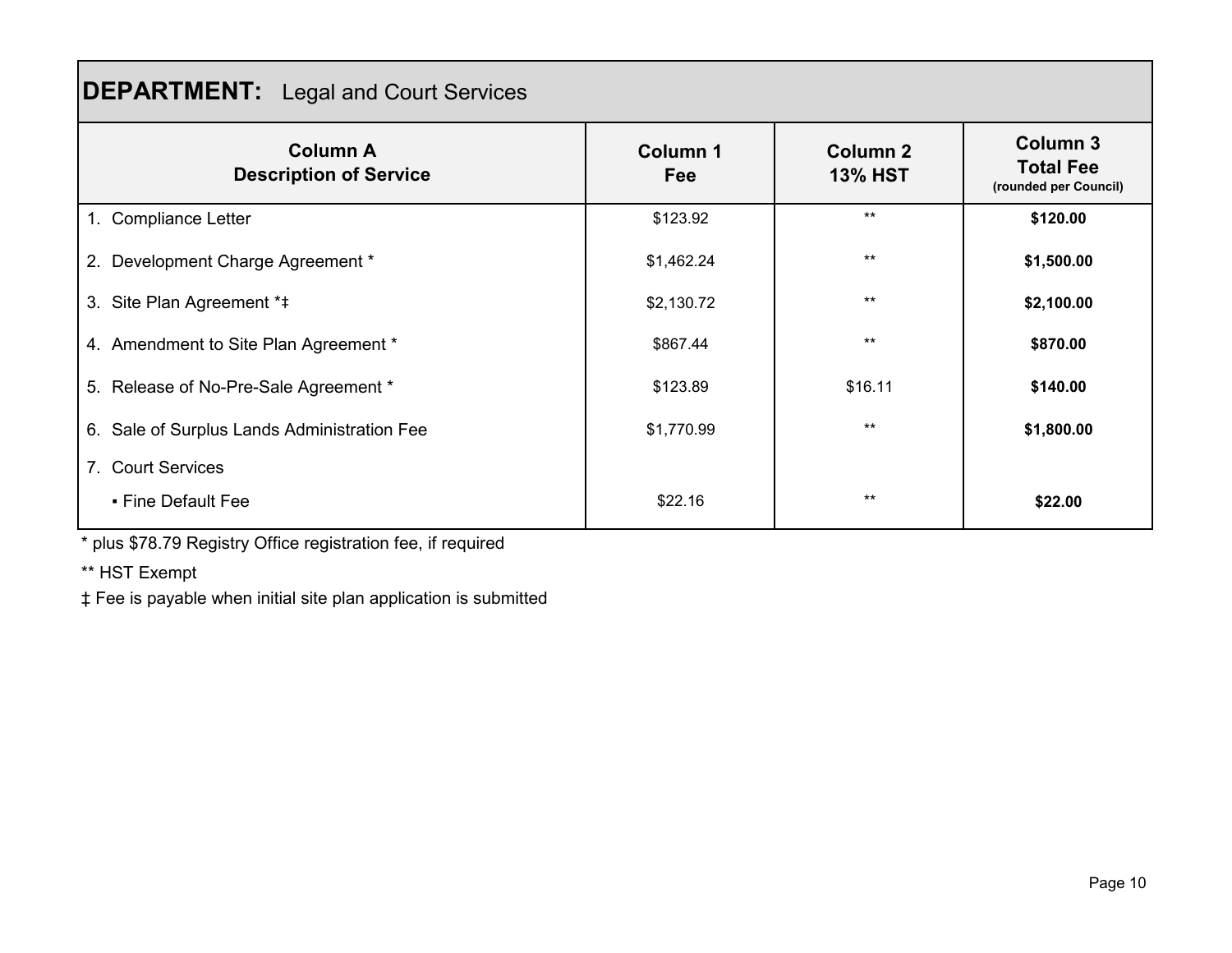### **DEPARTMENT:** Finance

#### **BRANCH:** Treasury Office

| <b>Column A</b><br><b>Description of Service</b>                                                                                            | Column 1<br><b>Fee</b>                                                        | Column 2<br><b>13% HST</b> | <b>Column 3</b><br><b>Total Fee</b><br>(rounded per Council)                       |
|---------------------------------------------------------------------------------------------------------------------------------------------|-------------------------------------------------------------------------------|----------------------------|------------------------------------------------------------------------------------|
| 1. Development Charge Background Study                                                                                                      | \$288.54                                                                      | $***$                      | \$290.00                                                                           |
| 2. Compliance Letter for Development Charge Bylaw                                                                                           | \$288.54                                                                      | $***$                      | \$290.00                                                                           |
| 3. Prepaid Development Charge Credit Agreements and Intersection and<br>Minor Road Improvement Reimbursement Requests                       | Up to 1.0% of the value of<br>the Capital Works<br>(minimum fee $$1,000.00$ ) | $***$                      | Up to 1.0% of the value of the<br><b>Capital Works (minimum fee</b><br>\$1,000.00) |
| 4. Agreement Administration *<br>(e.g. site plan agreement, subdivision agreement, development<br>agreement, miscellaneous agreement, etc.) | \$1,573.83                                                                    | $***$                      | \$1,600.00                                                                         |

\* To include agreements where development charges are not collected immediately upon entering into a Regional DC Agreement, phased billing occurs and when development charge rates are set by specific planning approvals.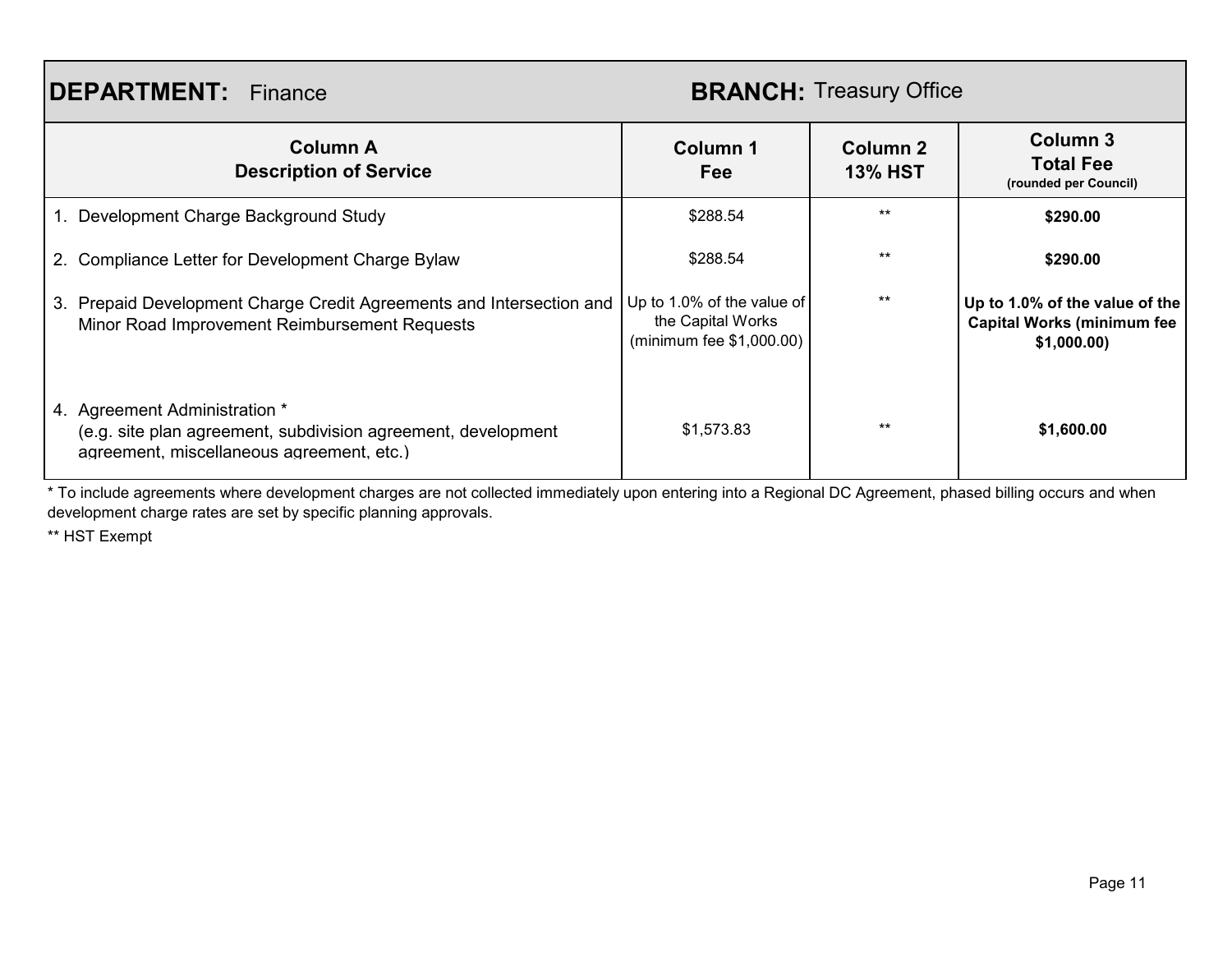#### **DEPARTMENT:** Community and Health Services **Column 1 Fee Column 2 13% HST Column 3 Total Fee (rounded per Council)** 1. Standby charges for special events (per hour) **•** per hour, for a minimum of 4 hours **but a set of the set of the set of the set of the set of the set of the state set of state set of the state set of the state set of state set of state set of state set of state set o • per hour, 12 hours or more \$260.00 \$260.00 \$260.23 \$260.00 \$260.00 BRANCH:** Paramedic and Seniors Services **Column A Description of Service**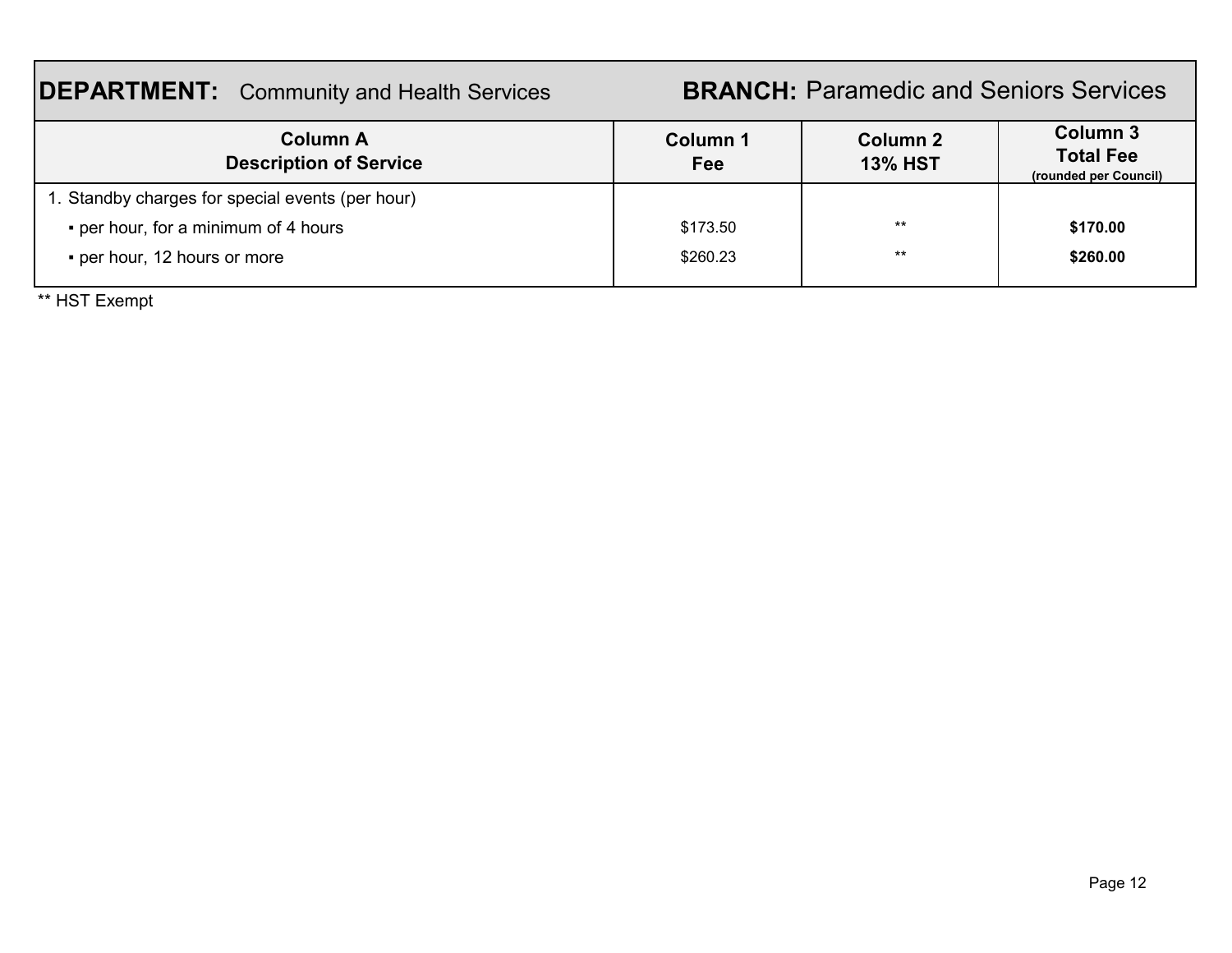| <b>DEPARTMENT:</b> Community and Health Services |                 | <b>BRANCH: Public Health</b>      |                                                       |
|--------------------------------------------------|-----------------|-----------------------------------|-------------------------------------------------------|
| <b>Column A</b><br><b>Description of Service</b> | Column 1<br>Fee | <b>Column 2</b><br><b>13% HST</b> | Column 3<br><b>Total Fee</b><br>(rounded per Council) |
| 1. Clearance/Lawyer's letters:                   |                 |                                   |                                                       |
| • Plumbing                                       | \$97.35         | \$12.65                           | \$110.00                                              |
| • Sewage Disposal                                | \$256.64        | \$33.36                           | \$290.00                                              |
| • Health                                         | \$97.35         | \$12.65                           | \$110.00                                              |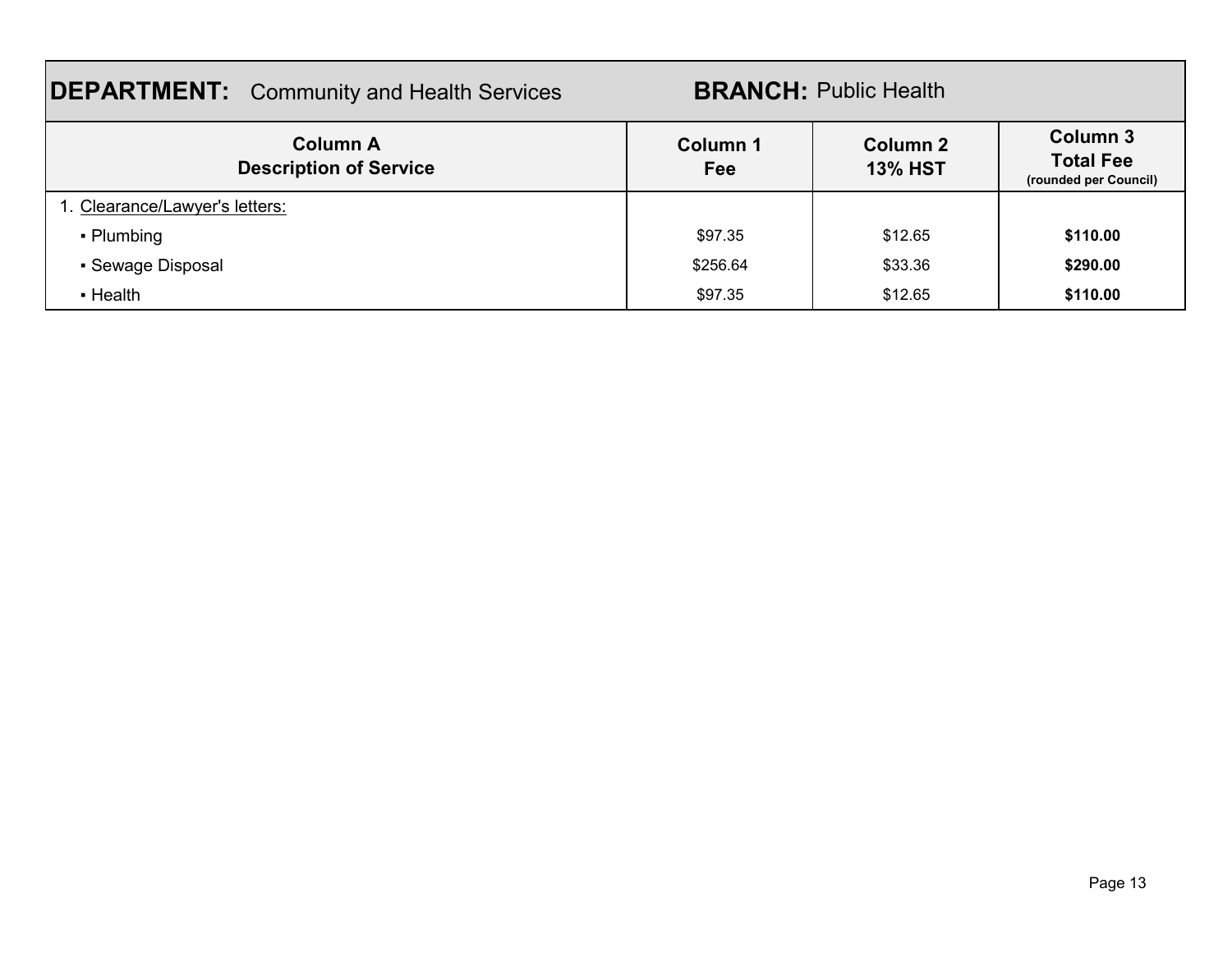|  | <b>DEPARTMENT:</b> Transportation Services |
|--|--------------------------------------------|
|--|--------------------------------------------|

| <b>Column A</b><br><b>Description of Service</b> | <b>Column 1</b><br>Fee    | <b>Column 2</b><br><b>13% HST</b> | <b>Column 3</b><br><b>Total Fee</b><br>(rounded per Council) |
|--------------------------------------------------|---------------------------|-----------------------------------|--------------------------------------------------------------|
| 1. Engineering/Overhead fees                     |                           |                                   |                                                              |
| • Construction - Design                          | 6% of total cost of works |                                   | 6% of total cost of works                                    |
| • Construction - Supervision                     | for each to a maximum of  | $***$                             | for each to a maximum                                        |
| • Construction - Administration                  | 18%                       |                                   | of 18%                                                       |
| 2. Corridor Control Permits for Road Occupancy   |                           |                                   |                                                              |
| - Permit Fee                                     | \$506.06                  | $***$                             | \$510.00                                                     |
| • Revision Fee                                   | \$258.66                  | $***$                             | \$260.00                                                     |
| • Re-Inspection Fee                              | \$191.19                  | $\star\star$                      | \$190.00                                                     |
| • Road and Peak Hours Lane Closure               |                           |                                   |                                                              |
| Road Class 1 & 2                                 | \$112.46 / lane / day     | $***$                             | \$110.00 / lane / day                                        |
| Road Class 3, 4 & 5                              | \$33.74 / lane / day      | $***$                             | \$34.00 / lane / day                                         |
| - Pavement Degradation                           |                           |                                   |                                                              |
| Less than 2 years                                | \$33.74 / sq.m.           | $***$                             | \$34.00 / sq.m.                                              |
| 2 to 4 years                                     | \$28.13 / sq.m.           | $***$                             | \$28.00 / sq.m.                                              |
| 4 to 7 years                                     | \$22.49 / sq.m.           | $***$                             | \$22.00 / sq.m.                                              |
| 7 to 10 years                                    | \$16.87 / sq.m.           | $***$                             | \$17.00 / sq.m.                                              |
| Greater than 10 years                            | \$5.63 / sq.m.            | $***$                             | \$6.00 / sq.m.                                               |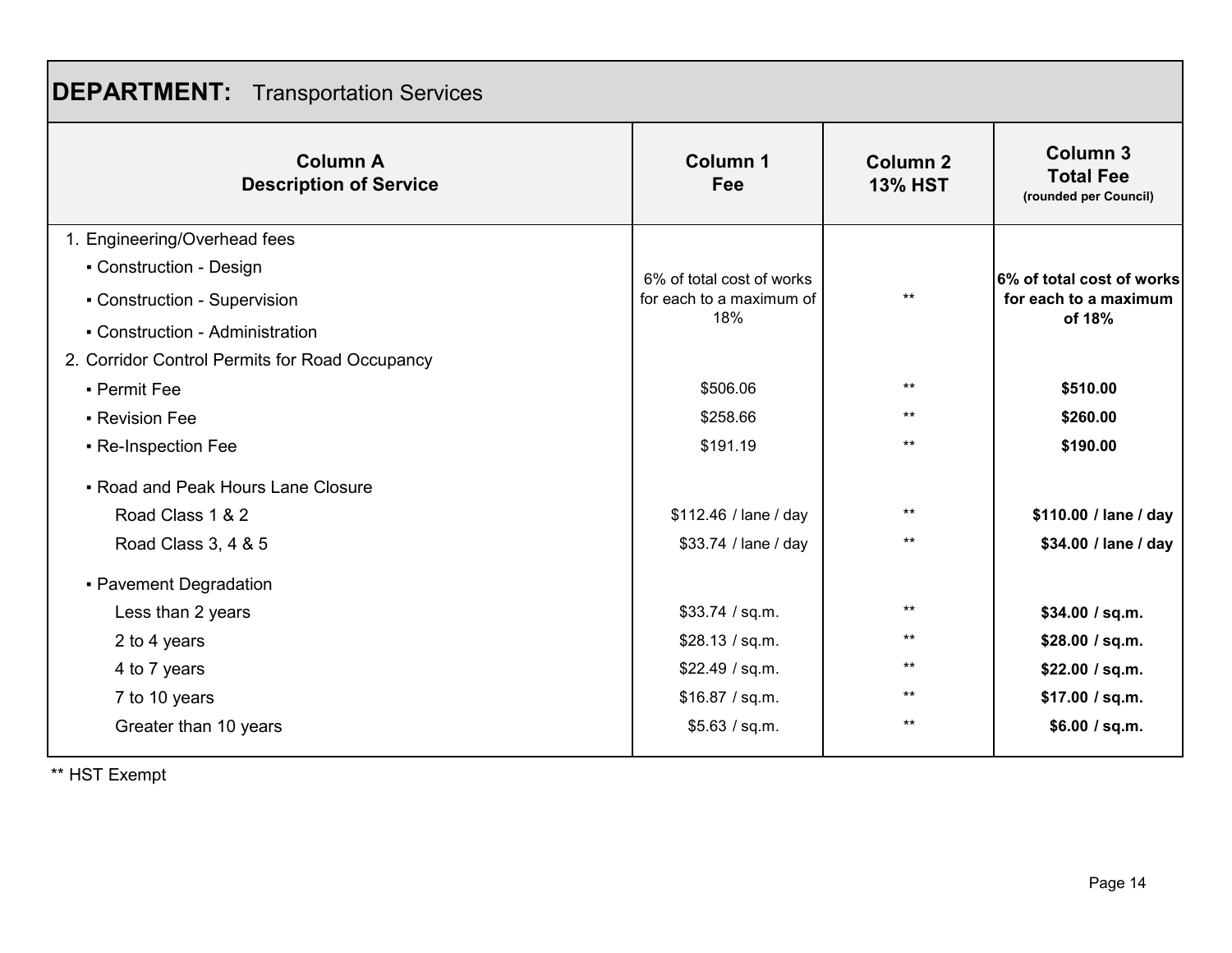|  | <b>DEPARTMENT:</b> Transportation Services |
|--|--------------------------------------------|
|--|--------------------------------------------|

| <b>Column A</b><br><b>Description of Service</b>                                                                          | <b>Column 1</b><br>Fee | <b>Column 2</b><br><b>13% HST</b> | <b>Column 3</b><br><b>Total Fee</b> |
|---------------------------------------------------------------------------------------------------------------------------|------------------------|-----------------------------------|-------------------------------------|
| 3. Application for use of Regional roads                                                                                  |                        |                                   | (rounded per Council)               |
| • Moving of Excess Loads Permit - issuance of permit for vehicles<br>exceeding certain loads to travel on Regional roads: |                        |                                   |                                     |
| • Construction - Supervision                                                                                              | \$309.81               | $***$                             | \$310.00                            |
| <b>Annual Permit</b>                                                                                                      | \$185.89               | $***$                             | \$190.00                            |
| Project Permit (project)                                                                                                  | \$1,239.19             | $***$                             | \$1,200.00                          |
| Project Permit (per load)                                                                                                 | \$30.98                | $***$                             | \$31.00                             |
| Modular Permit (annual)                                                                                                   | \$1,239.19             | $***$                             | \$1,200.00                          |
| Modular Permit (per load)                                                                                                 | \$30.98                | $***$                             | \$31.00                             |
| • Special Event Permit                                                                                                    |                        |                                   |                                     |
| Minor occupancy                                                                                                           | \$123.94               | $***$                             | \$120.00                            |
| Major occupancy                                                                                                           | \$1,239.19             | $***$                             | \$1,200.00                          |
| - Utility Application<br>a) Review of application plans                                                                   |                        |                                   |                                     |
| Minor                                                                                                                     | \$92.94                | $***$                             | \$93.00                             |
| Major                                                                                                                     | \$309.81               | $***$                             | \$310.00                            |
| Telecom                                                                                                                   | \$501.88               | $***$                             | \$500.00                            |
| b) Occupancy permit                                                                                                       | \$1,239.19             | $***$                             | \$1,200.00                          |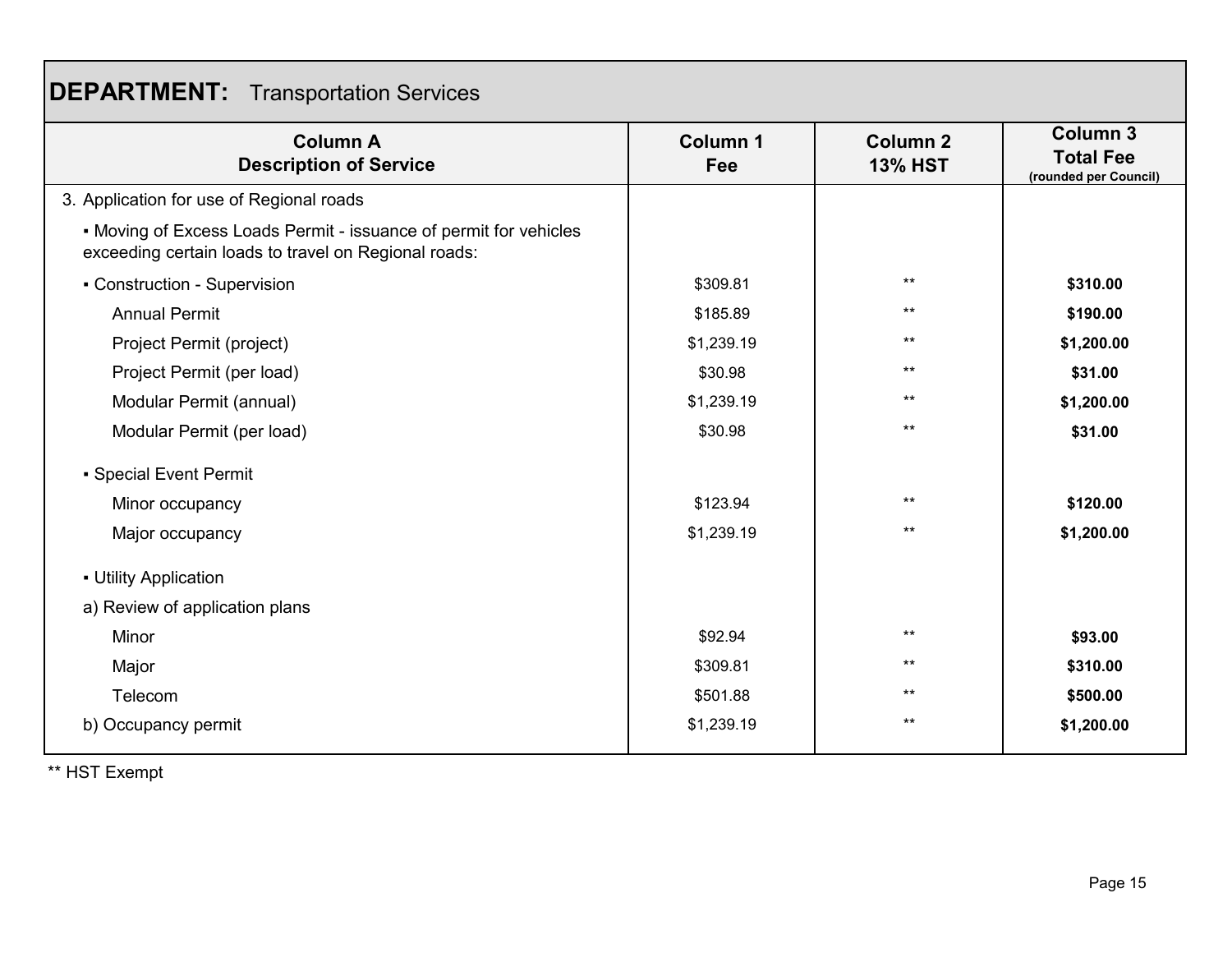|  | <b>DEPARTMENT:</b> Transportation Services |
|--|--------------------------------------------|
|--|--------------------------------------------|

| <b>Column A</b><br><b>Description of Service</b>    | <b>Column 1</b><br>Fee | <b>Column 2</b><br><b>13% HST</b> | <b>Column 3</b><br><b>Total Fee</b><br>(rounded per Council) |
|-----------------------------------------------------|------------------------|-----------------------------------|--------------------------------------------------------------|
| 4. Hydro and Gas Utilities Permits                  |                        |                                   |                                                              |
| • Hydro and Gas Applications                        |                        |                                   |                                                              |
| • Construction - Supervision                        | \$498.59               | $***$                             | \$500.00                                                     |
| Re-inspection fee for Municipal Consent application | \$185.03               | $***$                             | \$190.00                                                     |
| Municipal Consent revision application              | \$247.08               | $***$                             | \$250.00                                                     |
| • Hydro and Gas Pavement Degradation Fees           |                        |                                   |                                                              |
| Pavement less than 2 years                          | \$29.92 / sq.m.        | $***$                             | \$30.00 / sq.m.                                              |
| Pavement 2 to 4 years                               | \$24.38 / sq.m.        | $***$                             | \$24.00 / sq.m.                                              |
| Pavement 4 to 7 years                               | \$19.94 / sq.m.        | $***$                             | \$20.00 / sq.m.                                              |
| Pavement 7 to 10 years                              | \$12.18 / sq.m.        | $***$                             | \$12.00 / sq.m.                                              |
| Pavement greater than 10 years                      | \$4.44 / sq.m.         | $***$                             | \$5.00 / sq.m.                                               |
| • Gas Annual Road Occupancy Permit (ROP) Fee        |                        |                                   |                                                              |
| 0 to 100 permits                                    | \$6,163.66             | $***$                             | \$6,200.00                                                   |
| 101 to 500 permits                                  | \$11,095.26            | $***$                             | \$11,100.00                                                  |
| 501 to 1000 permits                                 | \$16,026.84            | $***$                             | \$16,000.00                                                  |
| 1001 to 2000 permits                                | \$18,492.09            | $***$                             | \$18,500.00                                                  |
| over 2000 permits                                   | \$24,655.74            | $***$                             | \$24,700.00                                                  |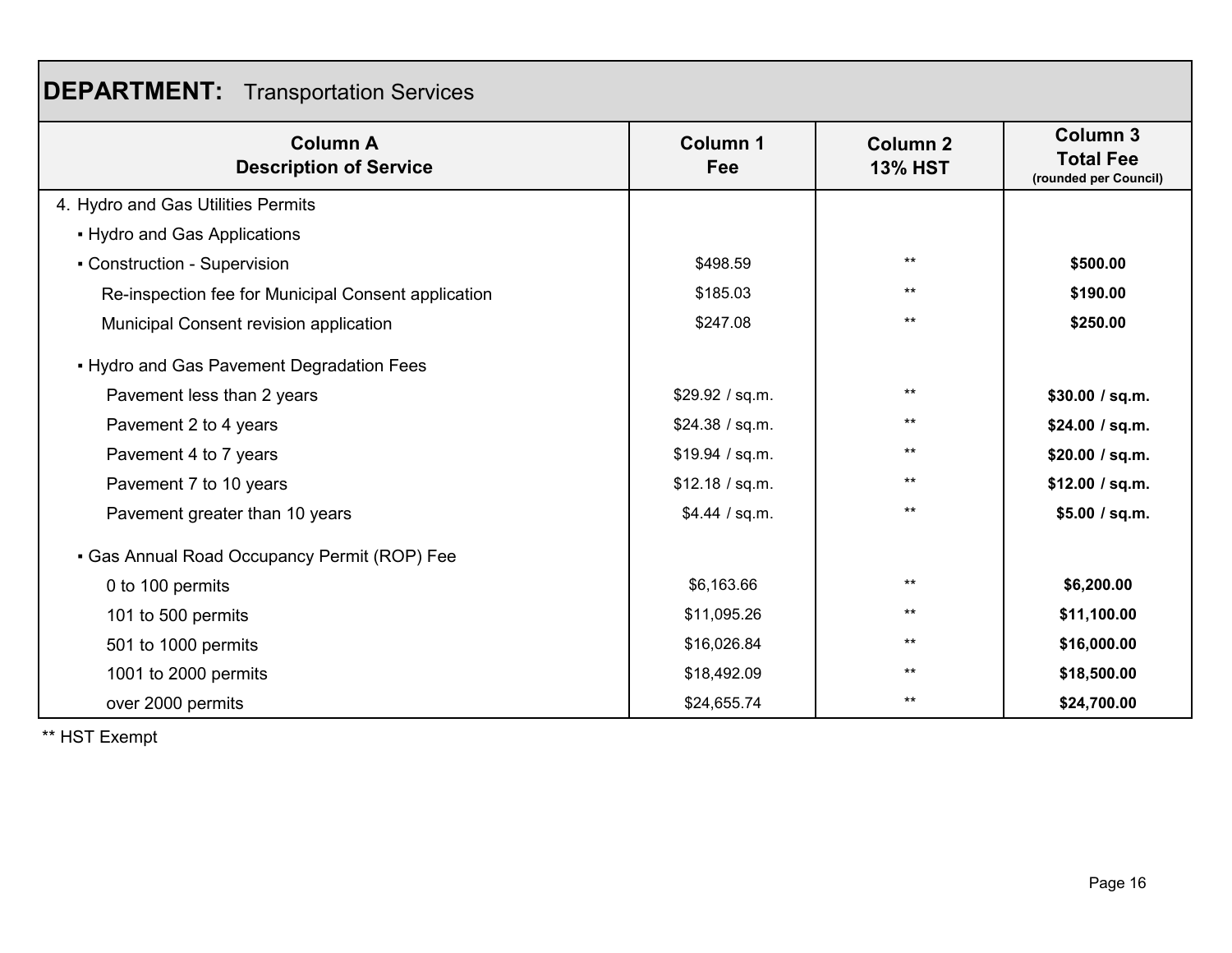## **DEPARTMENT:** Transportation Services

| <b>Column A</b><br><b>Description of Service</b>                     | <b>Column 1</b><br>Fee                | <b>Column 2</b><br><b>13% HST</b> | <b>Column 3</b><br><b>Total Fee</b><br>(rounded per Council) |
|----------------------------------------------------------------------|---------------------------------------|-----------------------------------|--------------------------------------------------------------|
| 5. Maps, Reports and Letters                                         |                                       |                                   |                                                              |
| • Standard map                                                       | \$7.08                                | \$0.92                            | \$8.00                                                       |
| • Construction - Supervision                                         | \$30.97                               | \$4.03                            | \$35.00                                                      |
| • Engineering plans                                                  | \$7.08                                | \$0.92                            | \$8.00                                                       |
| • Digital engineering drawing                                        |                                       |                                   |                                                              |
| Minor design detail                                                  | \$123.89                              | \$16.11                           | \$140.00                                                     |
| Major design detail                                                  | \$628.32                              | \$81.68                           | \$710.00                                                     |
| - Copies of Special Reports/Studies                                  |                                       |                                   |                                                              |
| Staff reports                                                        | \$0.22 / page<br>+ 15% overhead + HST | 13%                               | \$0.22 / page<br>+15% overhead + HST                         |
| Consultant's reports                                                 | Actual cost<br>+ 15% overhead + HST   | 13%                               | <b>Actual cost</b><br>+15% overhead + HST                    |
| • Prepare traffic signal timing data (per location)                  | \$97.35                               | \$12.65                           | \$110.00                                                     |
| • Prepare letter/data search for traffic data request (per location) |                                       |                                   |                                                              |
| Turning lane counts                                                  | \$97.35                               | \$12.65                           | \$110.00                                                     |
| Accident reports                                                     | \$97.35                               | \$12.65                           | \$110.00                                                     |
| Automated counts                                                     | \$123.89                              | \$16.11                           | \$140.00                                                     |
| Signal timing letter                                                 | \$309.73                              | \$40.27                           | \$350.00                                                     |
| Synchro information                                                  | \$97.35                               | \$12.65                           | \$110.00                                                     |
| Noise studies dataset                                                | \$61.95                               | \$8.05                            | \$70.00                                                      |
| <b>Regional Road AADT listings</b>                                   | \$123.89                              | \$16.11                           | \$140.00                                                     |
| • Prepare report on dispatch activities                              | \$97.35                               | \$12.65                           | \$110.00                                                     |
| • Photocopies (per page)                                             | \$0.27                                | \$0.03                            | \$0.30                                                       |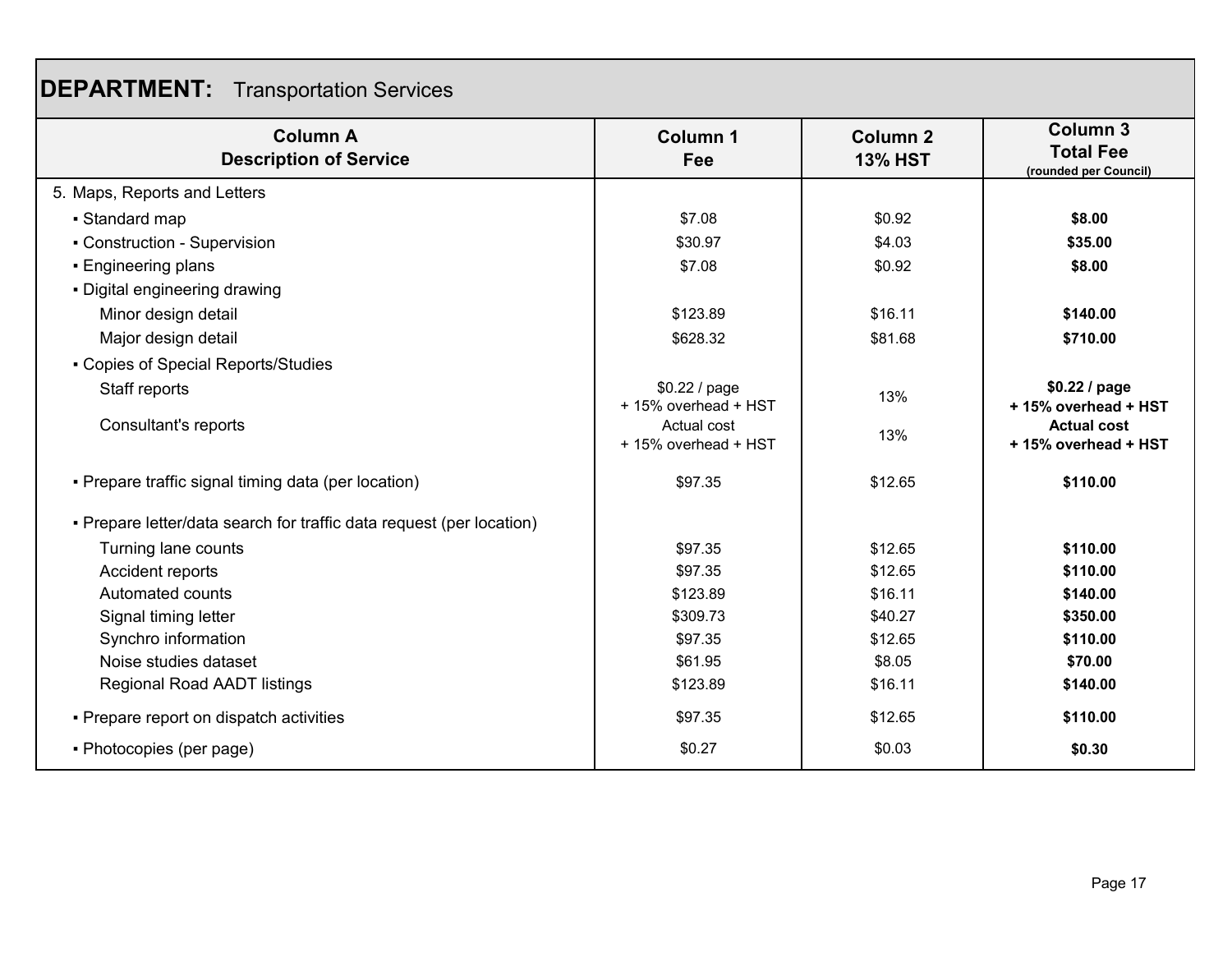| <b>DEPARTMENT:</b> Transportation Services |  |  |
|--------------------------------------------|--|--|
|--------------------------------------------|--|--|

| <b>Column A</b><br><b>Description of Service</b>                              | <b>Column 1</b><br>Fee  | Column <sub>2</sub><br><b>13% HST</b> | <b>Column 3</b><br><b>Total Fee</b><br>(rounded per Council) |
|-------------------------------------------------------------------------------|-------------------------|---------------------------------------|--------------------------------------------------------------|
| 6. Zone marking (per litre applied)                                           | \$0.18 /litre           | \$0.02                                | \$0.20 /litre                                                |
| 7. • Construction - Supervision                                               |                         |                                       |                                                              |
| . Inspection and administration fee for damage caused to Regional<br>property | $Costs + $215.34$       | $***$                                 | $Costs + $220.00$                                            |
| 8. Construction Safety Inspection                                             | \$1,238.94              | \$161.06                              | \$1,400.00                                                   |
| 9. Tourism Signage Program                                                    |                         |                                       |                                                              |
| • Sign Type                                                                   |                         |                                       |                                                              |
| Low speed trail blazer                                                        | \$221.24                | \$28.76                               | \$250.00                                                     |
| High speed trail blazer                                                       | \$557.52                | \$72.48                               | \$630.00                                                     |
| Major attraction sign                                                         | \$884.96                | \$115.04                              | \$1,000.00                                                   |
| • Annual Maintenance                                                          |                         |                                       |                                                              |
| Low speed trail blazer                                                        | \$33.63                 | \$4.37                                | \$38.00                                                      |
| High speed trail blazer                                                       | \$66.37                 | \$8.63                                | \$75.00                                                      |
| Major attraction sign                                                         | \$97.35                 | \$12.65                               | \$110.00                                                     |
| 10. Temporary Sign Permits                                                    |                         |                                       |                                                              |
| • Permit Type                                                                 |                         |                                       |                                                              |
| Six month for each sign                                                       | \$110.80 / sign         | $***$                                 | \$110.00 / sign                                              |
| Six month extension                                                           | \$110.80 / sign         | $***$                                 | \$110.00 / sign                                              |
| Election signs (per s. 8 of Bylaw No. 2015-36)                                | \$273.17 / municipality | $***$                                 | \$270.00 / municipality                                      |
| • Sign removal / recovery                                                     | \$55.40 / sign          | $***$                                 | \$60.00 / sign                                               |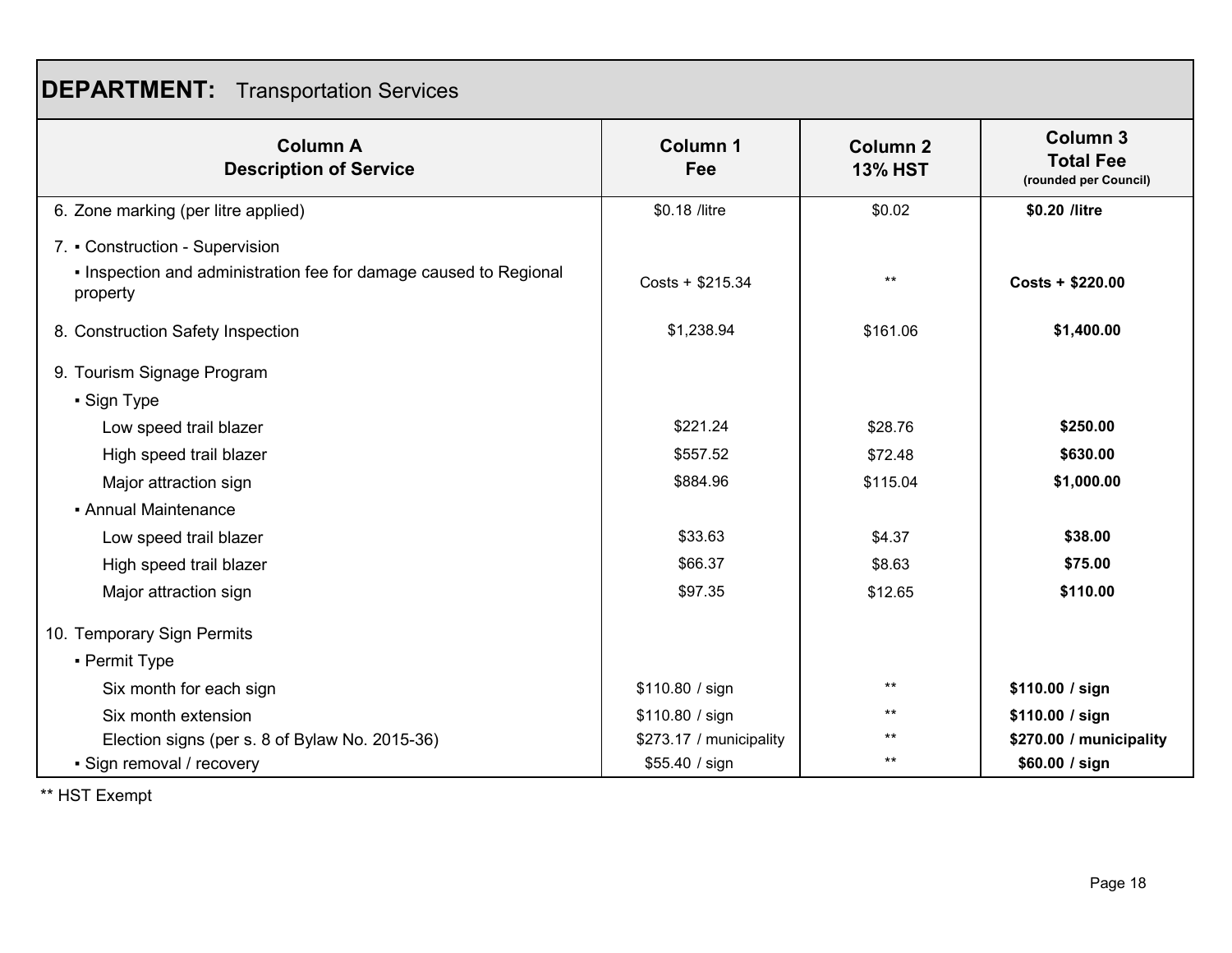## **DEPARTMENT:** Environmental Services

#### **BRANCH:** Solid Waste & Diversion

| <b>Column A</b><br><b>Description of Service</b>                             | <b>Column 1</b><br>Fee        | <b>Column 2</b><br><b>13% HST</b> | <b>Column 3</b><br><b>Total Fee</b><br>(rounded per Council) |
|------------------------------------------------------------------------------|-------------------------------|-----------------------------------|--------------------------------------------------------------|
| 1. Public Drop off (Residents) - Georgina Transfer Station                   |                               |                                   |                                                              |
| • Residual Waste $\dagger$ §                                                 | \$10.00 min.<br>\$125 / tonne | $***$                             | \$125 / tonne<br>\$10.00 min.                                |
| - Leaf and Yard Waste $+$ §                                                  | \$10.00 min.<br>\$125 / tonne | $***$                             | \$125 / tonne<br>\$10.00 min.                                |
| $\cdot$ Wood $\frac{1}{2}$                                                   | \$125/tonne<br>\$10.00 min.   | $***$                             | \$125 / tonne<br>\$10.00 min.                                |
| $\cdot$ Drywall $\dagger$ §                                                  | \$125/tonne<br>\$10.00 min.   | $***$                             | \$125 / tonne<br>\$10.00 min.                                |
| • Concrete $+$ §                                                             | \$125 / tonne<br>\$10.00 min. | $***$                             | \$125 / tonne<br>\$10.00 min.                                |
| • Clean Fill                                                                 | not accepted                  |                                   | not accepted                                                 |
| • Large Metal Appliances without CFC sticker §                               | \$20.00 each                  | $***$                             | \$20.00 each                                                 |
| • Large Metal Appliances with CFC sticker ł                                  | no charge                     |                                   | no charge                                                    |
| • Tires - Car, Light Truck, Heavy Truck, Tractor<br>$(on/off rim)\ddagger +$ | no charge                     |                                   | no charge                                                    |
| • Household Hazardous Waste and Electronic Waste $\ddagger$ ł                | no charge                     |                                   | no charge                                                    |
| • Polystyrene Foam (Large, Clean) +                                          | no charge                     |                                   | no charge                                                    |
| • Shredded Paper ł                                                           | no charge                     |                                   | no charge                                                    |
| • Cooking Oil $\ddagger$ ł                                                   | no charge                     |                                   | no charge                                                    |
| - "Blue Box" Recyclables +                                                   | no charge                     |                                   | no charge                                                    |
| • Scrap Metal ł                                                              | no charge                     |                                   | no charge                                                    |

ɫ Customers must bring dedicated loads of free materials to avoid paying fees. A minimum fee of \$10 (for loads up to 100kg) applies to loads containing chargeable waste materials. Mixed loads of free and pay materials will be charged \$125 per tonne on the full weight of the load.

‡ Subject to maximum allowable limits. See www.york.ca/wastedepots

\*\* HST Exempt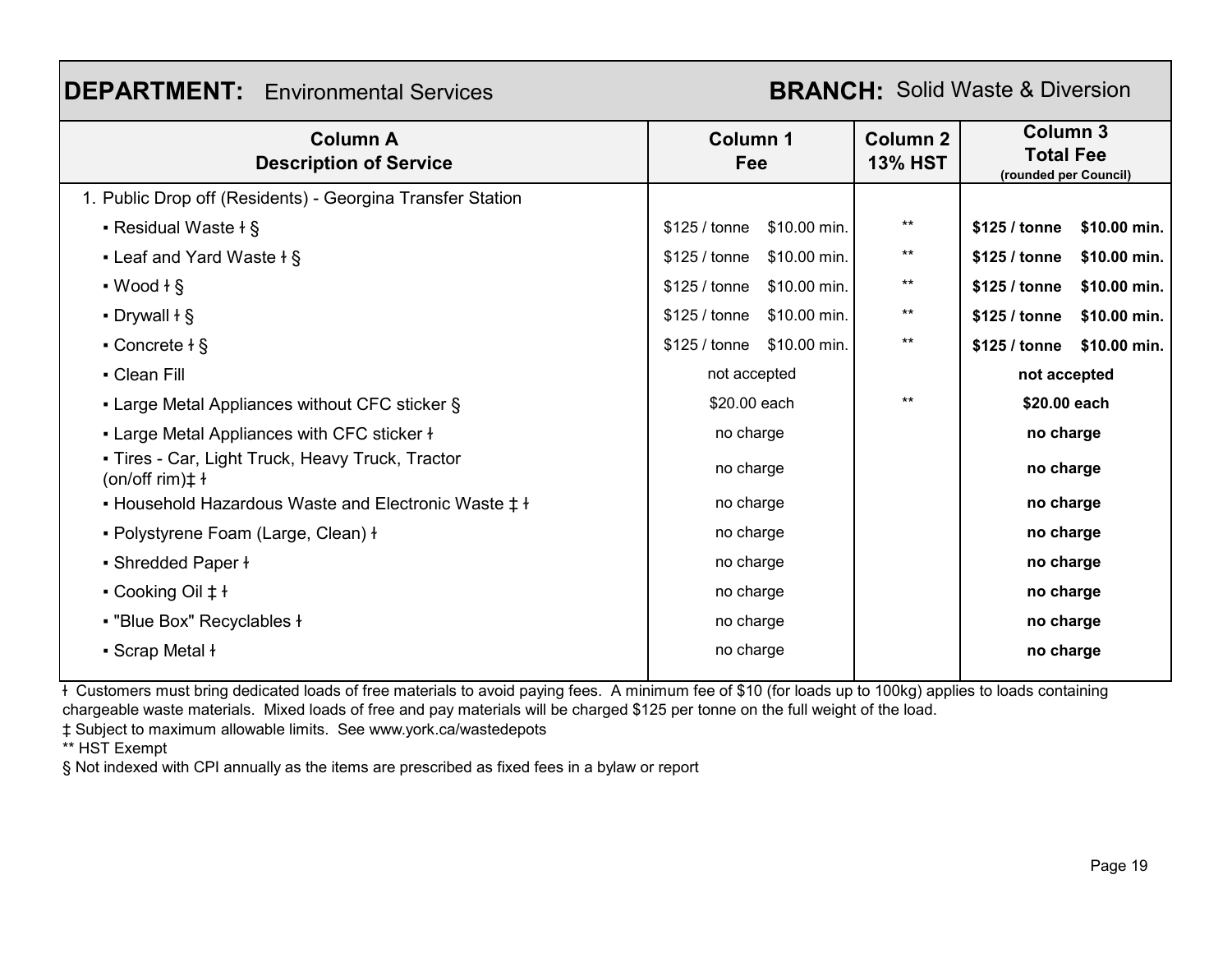| <b>Column A</b><br><b>Description of Service</b>                           | Column 1<br>Fee               | <b>Column 2</b><br><b>13% HST</b> | <b>Column 3</b><br><b>Total Fee</b><br>(rounded per Council) |
|----------------------------------------------------------------------------|-------------------------------|-----------------------------------|--------------------------------------------------------------|
| 2. Industrial, Commercial & Institutional - Georgina Transfer Station      |                               |                                   |                                                              |
| • Residual Waste + §                                                       | \$125 / tonne<br>\$10.00 min. | $***$                             | \$125 / tonne<br>\$10.00 min.                                |
| <b>- Leaf and Yard Waste <math>+</math> §</b>                              | \$10.00 min.<br>\$125 / tonne | $***$                             | \$10.00 min.<br>\$125 / tonne                                |
| $\cdot$ Wood $\frac{1}{9}$                                                 | \$10.00 min.<br>\$125 / tonne | $***$                             | \$125 / tonne<br>\$10.00 min.                                |
| $\cdot$ Drywall $\dagger$ §                                                | \$10.00 min.<br>\$125 / tonne | $^{\star\star}$                   | \$10.00 min.<br>\$125 / tonne                                |
| • Concrete $\dagger$ §                                                     | \$10.00 min.<br>\$125 / tonne | $***$                             | \$125 / tonne<br>\$10.00 min.                                |
| - Clean Fill                                                               | not accepted                  |                                   | not accepted                                                 |
| - Tires - Car, Light Truck, Heavy Truck, Tractor (on/off rim) $\ddagger$ ł | no charge                     |                                   | no charge                                                    |
| • Household Hazardous Waste                                                | not accepted                  |                                   | not accepted                                                 |
| • Cooking Oil                                                              | not accepted                  |                                   | not accepted                                                 |
| • Large Metal Appliances without CFC sticker §                             | \$20.00 each                  | $***$                             | \$20.00 each                                                 |
| • Large Metal Appliances with CFC sticker §                                | \$10.00 each                  | $***$                             | \$10.00 each                                                 |
| • Electronic Waste $\ddagger$ ł                                            | no charge                     |                                   | no charge                                                    |
| • Shredded Paper ł                                                         | no charge                     |                                   | no charge                                                    |
| • Polystyrene Foam ł                                                       | no charge                     |                                   | no charge                                                    |
| • "Blue Box" Recyclables +                                                 | no charge                     |                                   | no charge                                                    |
| • Scrap Metal ł                                                            | no charge                     |                                   | no charge                                                    |
|                                                                            |                               |                                   |                                                              |

ɫ Customers must bring dedicated loads of free materials to avoid paying fees. A minimum fee of \$10 (for loads up to 100kg) applies to loads containing chargeable waste materials. Mixed loads of free and pay materials will be charged \$125 per tonne on the full weight of the load.

‡ Subject to maximum allowable limits. See www.york.ca/wastedepots

**DEPARTMENT:** Environmental Services

\*\* HST Exempt

§ Not indexed with CPI annually as the items are prescribed as fixed fees in a bylaw or report

RRANCH: Solid Waste & Diversion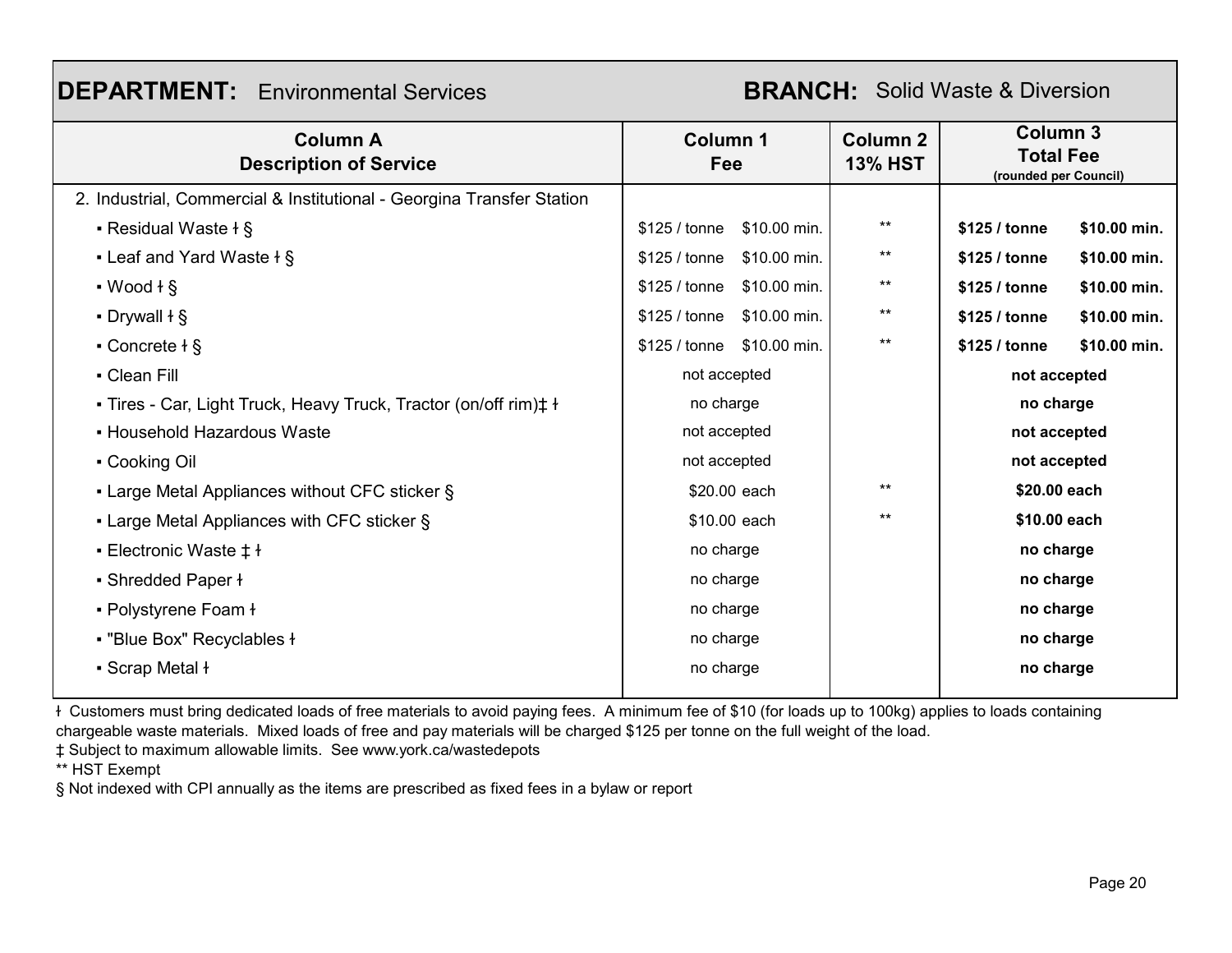## **DEPARTMENT:** Environmental Services

#### **BRANCH: Solid Waste & Diversion**

| <b>Column A</b><br><b>Description of Service</b>                                      | Column 1<br>Fee            | <b>Column 2</b><br><b>13% HST</b> | <b>Column 3</b><br><b>Total Fee</b><br>(rounded per Council) |
|---------------------------------------------------------------------------------------|----------------------------|-----------------------------------|--------------------------------------------------------------|
| 3. Public Drop off (Residents) - Elgin Mills<br><b>Community Environmental Centre</b> |                            |                                   |                                                              |
| • Residual Waste $\dagger$ §                                                          | \$125 / tonne \$10.00 min. | $***$                             | \$125 / tonne<br>\$10.00 min.                                |
| $\cdot$ Wood $\frac{1}{5}$                                                            | \$125 / tonne \$10.00 min. | $***$                             | \$125 / tonne<br>\$10.00 min.                                |
| $\cdot$ Drywall $\dagger$ §                                                           | \$125 / tonne \$10.00 min. | $***$                             | \$125 / tonne<br>\$10.00 min.                                |
| • Concrete $+$ §                                                                      | \$125 / tonne \$10.00 min. | $***$                             | \$10.00 min.<br>\$125 / tonne                                |
| - Leaf and Yard Waste                                                                 | not accepted               |                                   | not accepted                                                 |
| • Clean Fill                                                                          | not accepted               |                                   | not accepted                                                 |
| - Household Hazardous Waste $\ddagger$                                                | no charge                  |                                   | no charge                                                    |
| • Large Metal Appliances - without CFC sticker §                                      | \$20.00                    | $***$                             | \$20.00                                                      |
| - Large Metal Appliances - with CFC sticker +                                         | no charge                  |                                   | no charge                                                    |
| - Tires - car, light truck, heavy truck (on/off rim) $\ddagger$ ł                     | no charge                  |                                   | no charge                                                    |
| • "Blue Box" Recyclables +                                                            | no charge                  |                                   | no charge                                                    |
| • Scrap Metal ł                                                                       | no charge                  |                                   | no charge                                                    |
| ■ Electronic Waste ‡ ł                                                                | no charge                  |                                   | no charge                                                    |
| • Cooking Oil $\pm$ ł                                                                 | no charge                  |                                   | no charge                                                    |
| • Polystyrene Foam (Large, Clean) +                                                   | no charge                  |                                   | no charge                                                    |
| • Shredded Paper ł                                                                    | no charge                  |                                   | no charge                                                    |

ɫ Customers must bring dedicated loads of free materials to avoid paying fees. A minimum fee of \$10 (for loads up to 100kg) applies to loads containing chargeable waste materials. Mixed loads of free and pay materials will be charged \$125 per tonne on the full weight of the load.

‡ Subject to maximum allowable limits. See www.york.ca/wastedepots

\*\* HST Exempt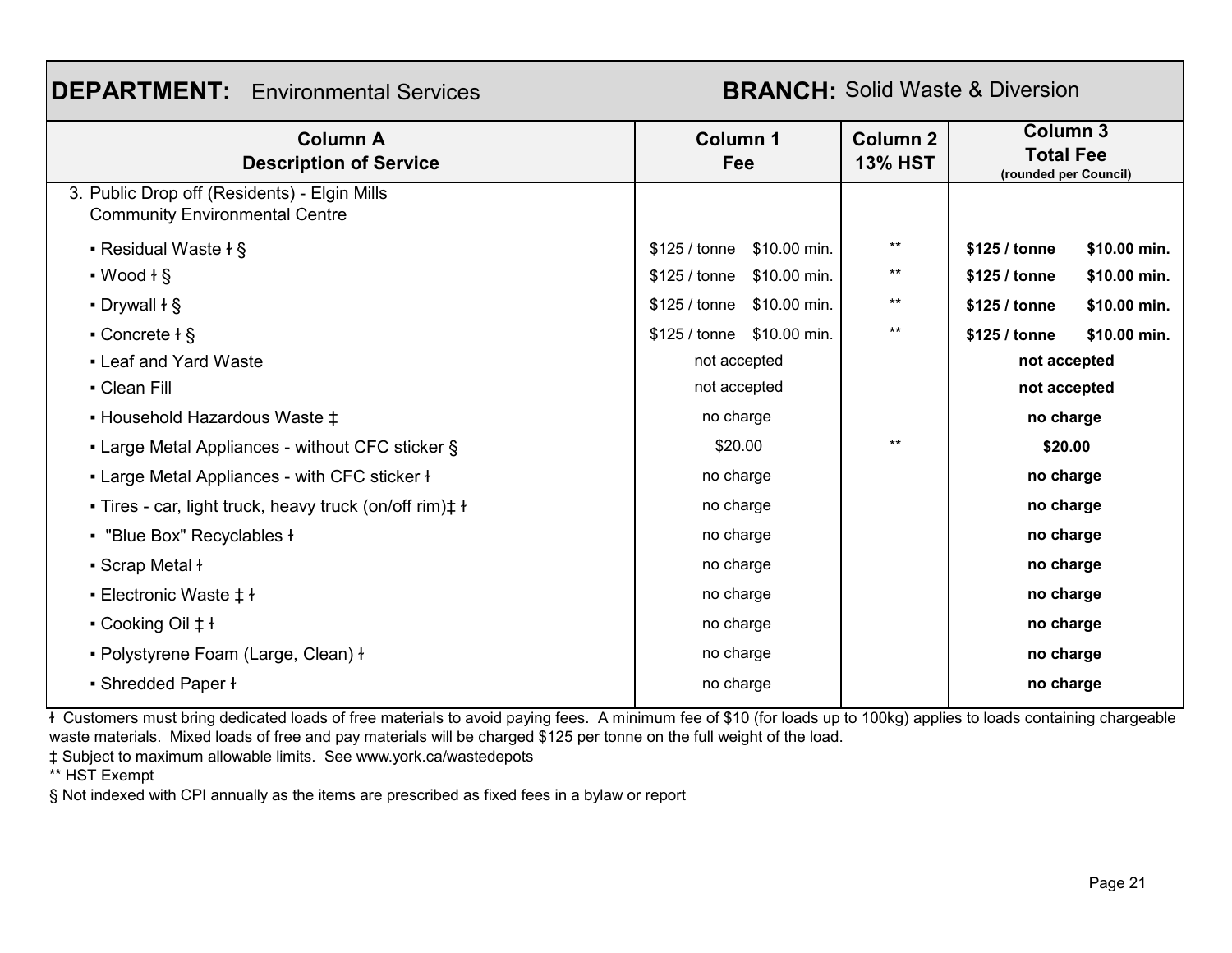| <b>DEPARTMENT:</b> Environmental Services<br><b>BRANCH: Solid Waste &amp; Diversion</b>   |                               |                                   |                                                              |  |
|-------------------------------------------------------------------------------------------|-------------------------------|-----------------------------------|--------------------------------------------------------------|--|
| <b>Column A</b><br><b>Description of Service</b>                                          | <b>Column 1</b><br>Fee        | <b>Column 2</b><br><b>13% HST</b> | <b>Column 3</b><br><b>Total Fee</b><br>(rounded per Council) |  |
| 4. Public Drop off (Residents) - McCleary Court<br><b>Community Environmental Centre</b>  |                               |                                   |                                                              |  |
| • Residual Waste + §                                                                      | \$125 / tonne<br>\$10.00 min. | $***$                             | \$125 / tonne<br>\$10.00 min.                                |  |
| $\cdot$ Wood $\frac{1}{2}$                                                                | \$125 / tonne<br>\$10.00 min. | $***$                             | \$10.00 min.<br>\$125 / tonne                                |  |
| $\cdot$ Drywall $\dagger$ §                                                               | \$10.00 min.<br>\$125 / tonne | $***$                             | \$125 / tonne<br>\$10.00 min.                                |  |
| $\cdot$ Concrete $\frac{1}{2}$                                                            | \$10.00 min.<br>\$125 / tonne | $***$                             | \$125 / tonne<br>\$10.00 min.                                |  |
| • Leaf and Yard Waste                                                                     | \$10.00 min.<br>\$125 / tonne | $***$                             | \$125 / tonne<br>\$10.00 min.                                |  |
| - Clean Fill                                                                              | not accepted                  |                                   | not accepted                                                 |  |
| - Tires - Car, Light Truck, Heavy Truck, Tractor (on/off rim) $\ddagger$ +                | no charge                     |                                   | no charge                                                    |  |
| • Large Metal Appliances - without CFC sticker §                                          | \$20.00                       | $**$                              | \$20.00                                                      |  |
| • Large Metal Appliances - with CFC sticker +                                             | no charge                     |                                   | no charge                                                    |  |
| • Scrap Metal ł                                                                           | no charge                     |                                   | no charge                                                    |  |
| • Household Hazardous Waste and Electronic Waste $\ddagger$ ł                             | no charge                     |                                   | no charge                                                    |  |
| $\cdot$ Cooking Oil $\pm$ ł                                                               | no charge                     |                                   | no charge                                                    |  |
| • Polystyrene Foam (Large, Clean) +                                                       | no charge                     |                                   | no charge                                                    |  |
| • Shredded paper ł                                                                        | no charge                     |                                   | no charge                                                    |  |
| 5. Public Drop off (Residents) - Household Hazardous Waste &<br>Recycling Depot - Markham |                               |                                   |                                                              |  |
| • Household Hazardous Waste and Electronic Waste $\ddagger$ ł                             | no charge                     |                                   | no charge                                                    |  |
| $\bullet$ Cooking Oil $\ddagger$ ł                                                        | no charge                     |                                   | no charge                                                    |  |

ɫ Customers must bring dedicated loads of free materials to avoid paying fees. A minimum fee of \$10 (for loads up to 100kg) applies to loads containing chargeable waste materials. Mixed loads of free and pay materials will be charged \$125 per tonne on the full weight of the load.

‡ Subject to maximum allowable limits. See www.york.ca/wastedepots

\*\* HST Exempt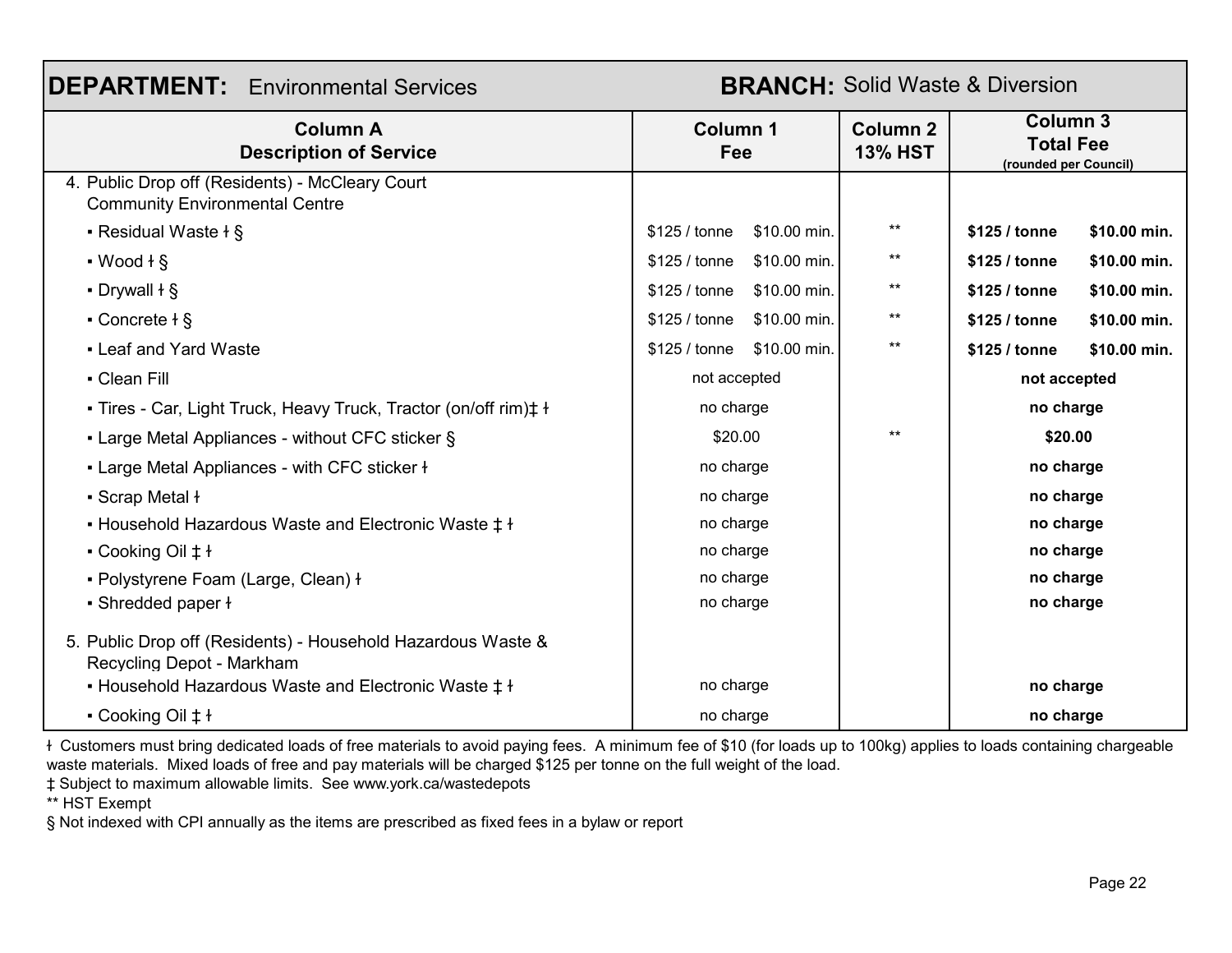| <b>DEPARTMENT:</b> Environmental Services<br><b>BRANCH:</b> Solid Waste & Diversion                                  |                        |                  |                                   |                                                              |              |
|----------------------------------------------------------------------------------------------------------------------|------------------------|------------------|-----------------------------------|--------------------------------------------------------------|--------------|
| <b>Column A</b><br><b>Description of Service</b>                                                                     | <b>Column 1</b><br>Fee |                  | <b>Column 2</b><br><b>13% HST</b> | <b>Column 3</b><br><b>Total Fee</b><br>(rounded per Council) |              |
| 6. Industrial, Commercial & Institutional - Elgin Mills and McCleary Court<br><b>Community Environmental Centres</b> |                        |                  |                                   |                                                              |              |
| • Residual Waste + §                                                                                                 | \$125 / tonne          | \$10.00 min.     | $***$                             | \$125 / tonne                                                | \$10.00 min. |
| $\cdot$ Wood $+$ §                                                                                                   | \$125 / tonne          | \$10.00 min.     | $***$                             | \$125 / tonne                                                | \$10.00 min. |
| $\cdot$ Drywall $\dagger$ §                                                                                          | \$125 / tonne          | \$10.00 min.     | $***$                             | \$125 / tonne                                                | \$10.00 min. |
| • Concrete $+$ §                                                                                                     | \$125 / tonne          | \$10.00 min.     | $***$                             | \$125 / tonne                                                | \$10.00 min. |
| • Leaf and Yard Waste (only accepted at McCleary Court CEC)                                                          | \$125 / tonne          | \$10.00 min.     | $***$                             | \$125 / tonne                                                | \$10.00 min. |
| • Clean Fill                                                                                                         | not accepted           |                  |                                   | not accepted                                                 |              |
| - Tires - car, light truck, heavy truck (on/off rim) $\ddagger$ +                                                    | no charge              |                  |                                   | no charge                                                    |              |
| - Household Hazardous Waste                                                                                          | not accepted           |                  |                                   | not accepted                                                 |              |
| • Cooking Oil                                                                                                        | not accepted           |                  |                                   | not accepted                                                 |              |
| - Large Metal Appliances - without CFC sticker §                                                                     |                        | $***$<br>\$20.00 |                                   | \$20.00                                                      |              |
| • Large Metal Appliances - with CFC sticker §                                                                        |                        | $**$<br>\$10.00  |                                   | \$10.00                                                      |              |
| • Electronic Waste $\ddagger$ ł                                                                                      | no charge              |                  |                                   | no charge                                                    |              |
| • Polystyrene Foam (Large, Clean) +                                                                                  | no charge              |                  |                                   | no charge                                                    |              |
| • Shredded Paper ł                                                                                                   | no charge              |                  |                                   | no charge                                                    |              |
| 7. Public Drop off (Residents) - Household Hazardous Waste &<br>Recvoling Depot - East Gwillimbury                   |                        |                  |                                   |                                                              |              |
| - Large Metal Appliances - without CFC sticker §                                                                     | \$20.00                |                  | $***$                             | \$20.00                                                      |              |
| - Large Metal Appliances - with CFC sticker +                                                                        | no charge              |                  |                                   | no charge                                                    |              |
| - Recyclable "Blue Box" Materials +                                                                                  | no charge              |                  |                                   | no charge                                                    |              |
| • Household Hazardous Waste and Electronic Waste $\ddagger$ ł                                                        | no charge              |                  | no charge                         |                                                              |              |
| • Cooking Oil $\ddagger$ ł                                                                                           | no charge              |                  |                                   | no charge                                                    |              |
| • Scrap Metal ł                                                                                                      | no charge              |                  |                                   | no charge                                                    |              |

ɫ Customers must bring dedicated loads of free materials to avoid paying fees. A minimum fee of \$10 (for loads up to 100kg) applies to loads containing chargeable waste materials. Mixed loads of free and pay materials will be charged \$125 per tonne on the full weight of the load.

‡ Subject to maximum allowable limits. See www.york.ca/wastedepots

\*\* HST Exempt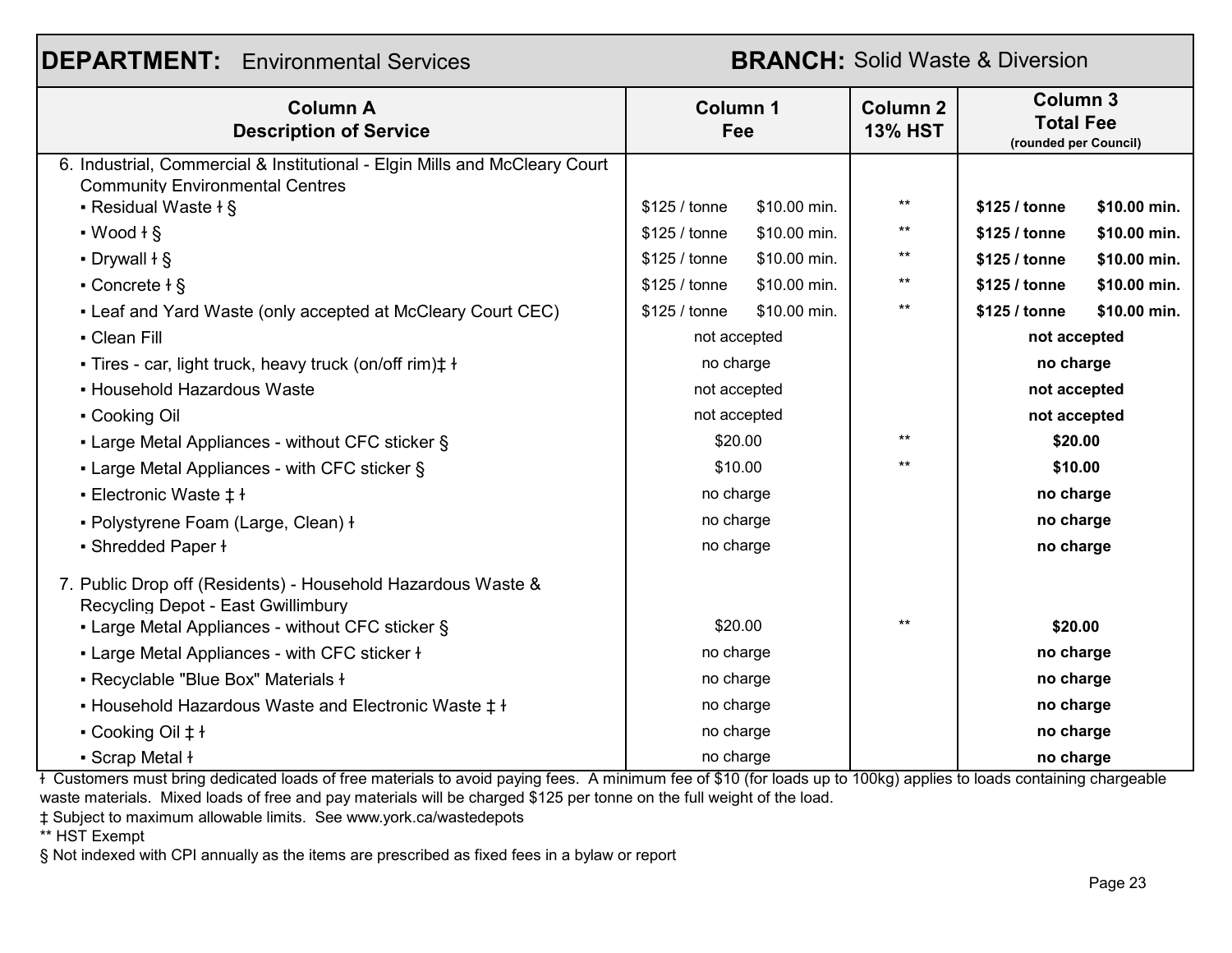| <b>DEPARTMENT:</b> Environmental Services                                         | Operations Maintenance &<br><b>BRANCH:</b><br>Monitoring |                                   |                                                              |
|-----------------------------------------------------------------------------------|----------------------------------------------------------|-----------------------------------|--------------------------------------------------------------|
| <b>Column A</b><br><b>Description of Service</b>                                  | <b>Column 1</b><br>Fee                                   | <b>Column 2</b><br><b>13% HST</b> | <b>Column 3</b><br><b>Total Fee</b><br>(rounded per Council) |
| 8. Brownfield Site Remediation                                                    |                                                          |                                   |                                                              |
| - Request to use Non-Potable Site Condition Standards (Ontario Regulation 153/04) | \$632.00                                                 | $*$                               | \$630.00                                                     |
| • Resubmission Fee                                                                | \$281.15                                                 |                                   | \$280.00                                                     |
| 9. Hauled Wastewater Program                                                      |                                                          |                                   |                                                              |
| • Hauled Wastewater Annual Registration Fees §                                    | New fee structure                                        | $**$                              | New fee structure                                            |
| • Hauled Wastewater Annual Registration Fees (includes one vehicle) §             | \$300.00                                                 |                                   | \$300.00                                                     |
| • Hauled Wastewater Annual Registration Fees (each additional vehicle) §          | \$30.00                                                  |                                   | \$30.00                                                      |
| • Hauled Sewage Disposal Fee for Aurora PS and Sutton WRRF * §                    |                                                          |                                   |                                                              |
| per cubic metre $(m^3)$ §                                                         | \$24.24                                                  | $+ +$                             | \$24.24                                                      |
| per 1,000 imperial gallons §                                                      | \$110.20                                                 |                                   | \$110.20                                                     |
| - Electronic / Magnetic Access Device Issuance /<br>Replacement Fee (per card) §  | \$60.00                                                  | $^{**}$                           | \$60.00                                                      |
| 10. Surcharge Program §                                                           |                                                          |                                   |                                                              |
| • New Surcharge Agreement Fee §                                                   | \$400.00                                                 | $*$                               | \$400.00                                                     |
| • Annual Surcharge Agreement Maintenance Fee (Region Monitoring) §                | \$2,050.00                                               |                                   | \$2,050.00                                                   |
| • Annual Surcharge Agreement Maintenance Fee (self monitoring) §                  | \$675.00                                                 | $+ +$                             | \$675.00                                                     |
| • Laboratory Costs §                                                              | invoiced based on<br>actual cost                         |                                   | invoiced based on<br>actual cost                             |
| Surcharge rates (per kg)                                                          |                                                          |                                   |                                                              |
| • Biochemical Oxygen Demand (BOD5) §                                              | \$1.11                                                   | $*$                               | \$1.11                                                       |
| • Phenolic Compounds (4AAP) §                                                     | \$1.18                                                   |                                   | \$1.18                                                       |
| • Total Suspended Solids (TSS) §                                                  | \$1.03                                                   |                                   | \$1.03                                                       |
| • Total Kjeldahl Nitrogen (TKN) §                                                 | \$1.34                                                   |                                   | \$1.34                                                       |
| • Total Phosphorus (TP) §                                                         | \$3.61                                                   |                                   | \$3.61                                                       |

\* includes 15% administrative fee

\*\* HST Exempt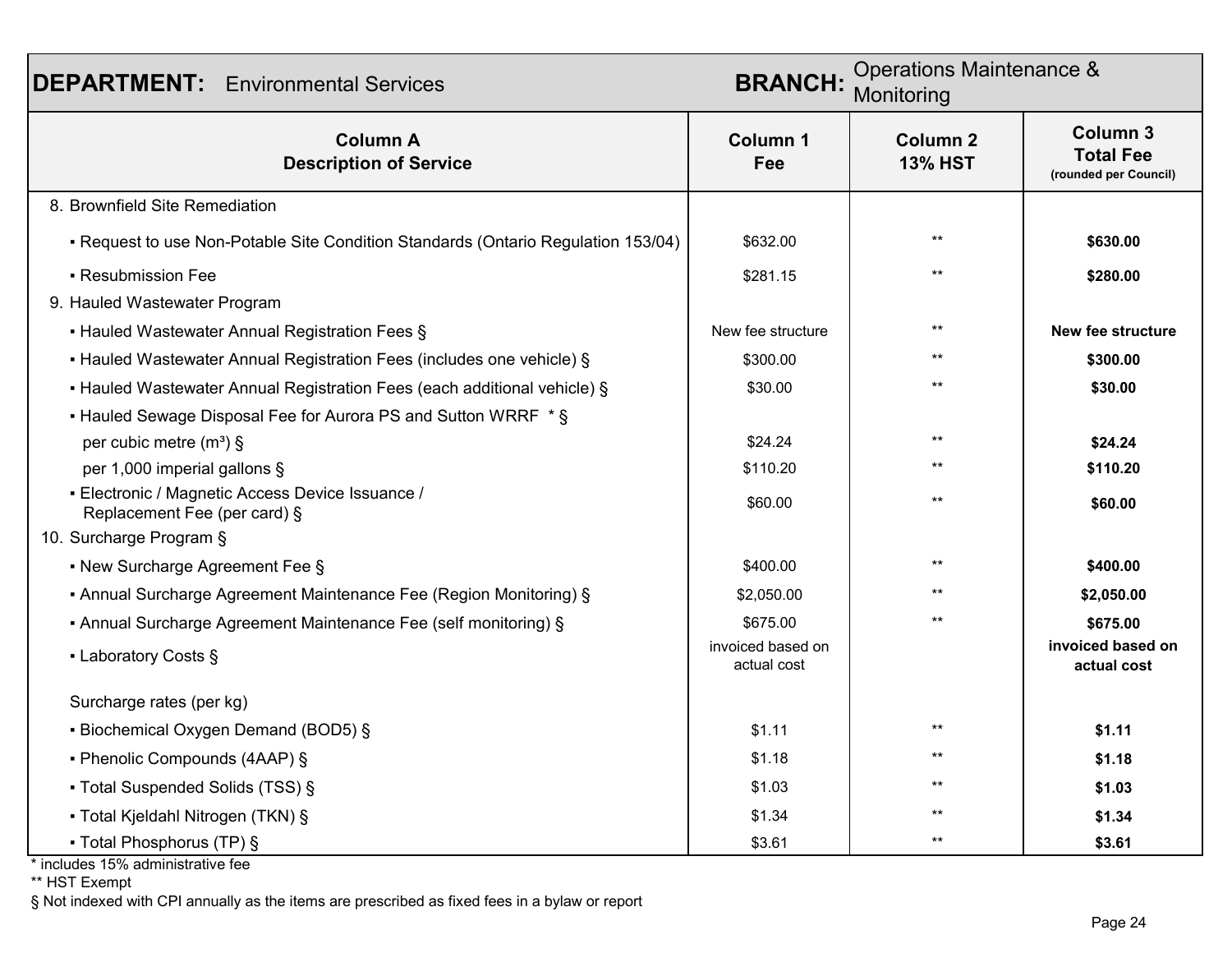#### **DEPARTMENT:** Environmental Services

**BRANCH:** Operations Maintenance & Monitoring

| <b>Column A</b><br><b>Description of Service</b>                               | <b>Column 1</b><br>Fee           | <b>Column 2</b><br><b>13% HST</b> | <b>Column 3</b><br><b>Total Fee</b><br>(rounded per Council) |
|--------------------------------------------------------------------------------|----------------------------------|-----------------------------------|--------------------------------------------------------------|
| 11. Dewatering Discharge Program                                               |                                  |                                   |                                                              |
| • Dewatering Permit Application Fee §                                          |                                  |                                   |                                                              |
| (flowrate is = or < $5L/s$ ) Sanitary Discharge $\S$                           | \$1,880.00                       | $***$                             | \$1,880.00                                                   |
| (flowrate is $> 5$ L/s) Sanitary Discharge §                                   | \$2,130.00                       | **                                | \$2,130.00                                                   |
| Storm Discharge §                                                              | \$2,725.00                       | **                                | \$2,725.00                                                   |
| • Volumetric Discharge Fee to Sanitary Sewer (per cubic meter) §               | \$2.01                           | **                                | \$2.01                                                       |
| • Dewatering Monthly Compliance Fee for both Storm and Sanitary<br>Discharge § | \$120.00                         | $***$                             | \$120.00                                                     |
| • Dewatering Extension / Amendment Fee §                                       |                                  |                                   |                                                              |
| Sanitary Discharge §                                                           | \$1,200.00                       | $***$                             | \$1,200.00                                                   |
| Storm Discharge §                                                              | \$1,200.00                       | $***$                             | \$1,200.00                                                   |
| • Laboratory Costs §                                                           | invoiced based on<br>actual cost |                                   | invoiced based on actual<br>cost                             |
| 12. Environmental Site Assessment Information Request §                        | \$160.00                         | $***$                             | \$160.00                                                     |
| 13. Compliance Program                                                         |                                  |                                   |                                                              |
| • Application Fee §                                                            | \$1,410.00                       | $***$                             | \$1,410.00                                                   |
| • Extension / Amendment Fee §                                                  | \$1,275.00                       | $***$                             | \$1,275.00                                                   |
| • Monthly Compliance Fee §                                                     | \$130.00                         | $***$                             | \$130.00                                                     |

\*\* HST Exempt